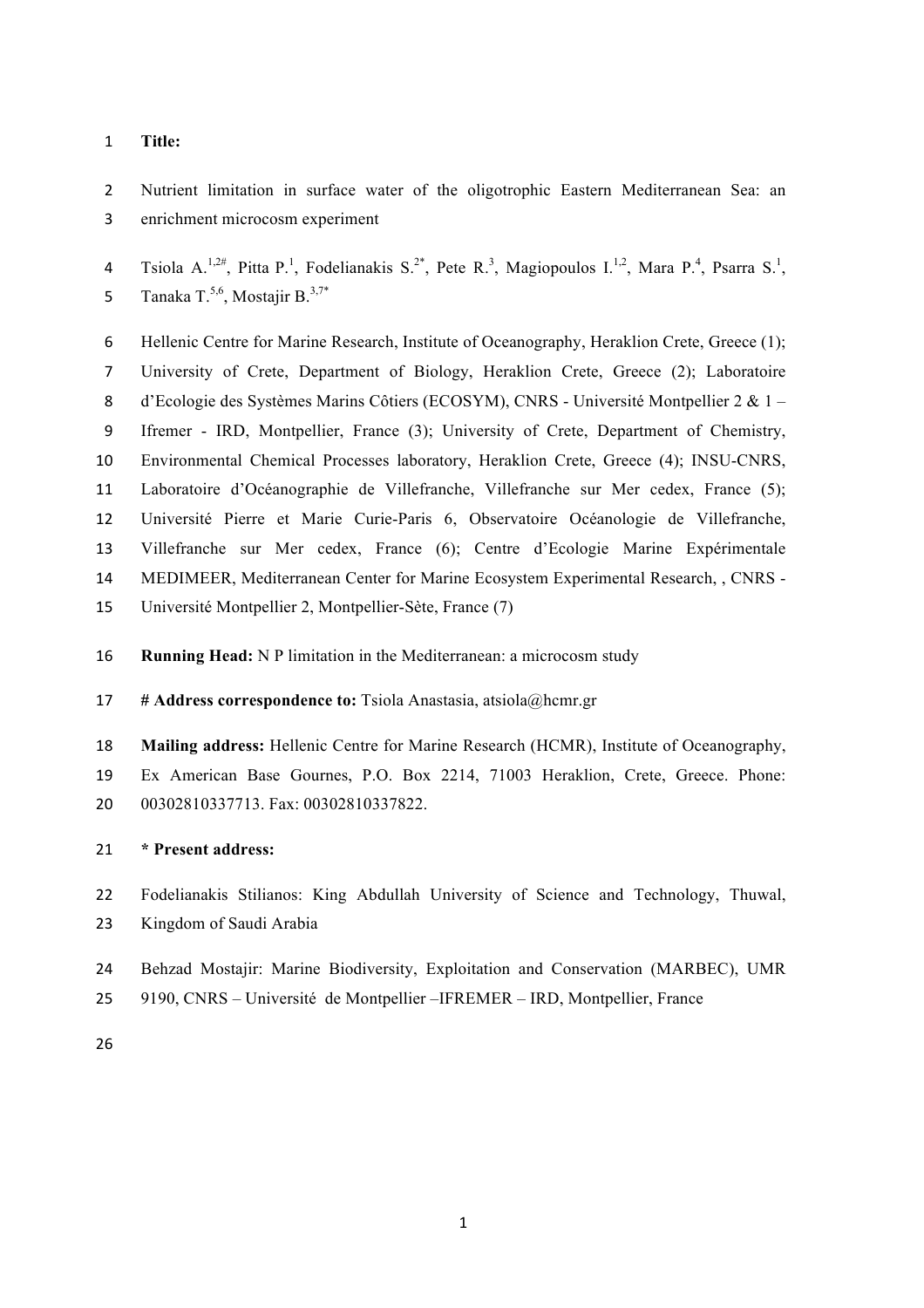#### **Abstract**

 The growth rates of planktonic microbes in the pelagic zone of the Eastern Mediterranean Sea are nutrient limited, but the type of limitation is still uncertain. During this study, we investigated the occurrence of N and P limitation among different groups of the prokaryotic and eukaryotic (pico-, nano-, and micro-) plankton using a microcosm experiment during stratified water column conditions in the Cretan Sea (Eastern Mediterranean). Microcosms 33 were enriched with N and P (either solely or simultaneously) and the  $PO_4$  turnover time, prokaryotic heterotrophic activity, primary production and the abundance of the different microbial components were measured. Flow cytometric and molecular fingerprint analyses showed that different heterotrophic prokaryotic groups were limited by different nutrients; total heterotrophic prokaryotic growth was limited by P, but only when both N and P were added, changes in community structure and cell size were detected. Phytoplankton were N and P co-limited, with autotrophic pico eukaryotes being the exception as they increased even when only P was added after a 2-day time lag. The populations of *Synechococcus* and *Prochlorococcus* were highly competitive with each other; *Prochlorococcus* abundance increased during the first two days of P addition but kept increasing only when both N and P were added, whereas *Synechococcus* exhibited higher pigment content and increased in abundance three days after simultaneous N and P additions. Dinoflagellates also showed opportunistic behavior at simultaneous N and P additions, in contrast to diatoms and coccolithophores, which diminished in all incubations. High DNA content viruses, selective grazing and the exhaustion of N sources probably controlled the populations of diatoms and coccolithophores.

 **Keywords:** *Synechococcus, Prochlorococcus*, heterotrophic prokaryotes, viruses, eukaryotic phytoplankton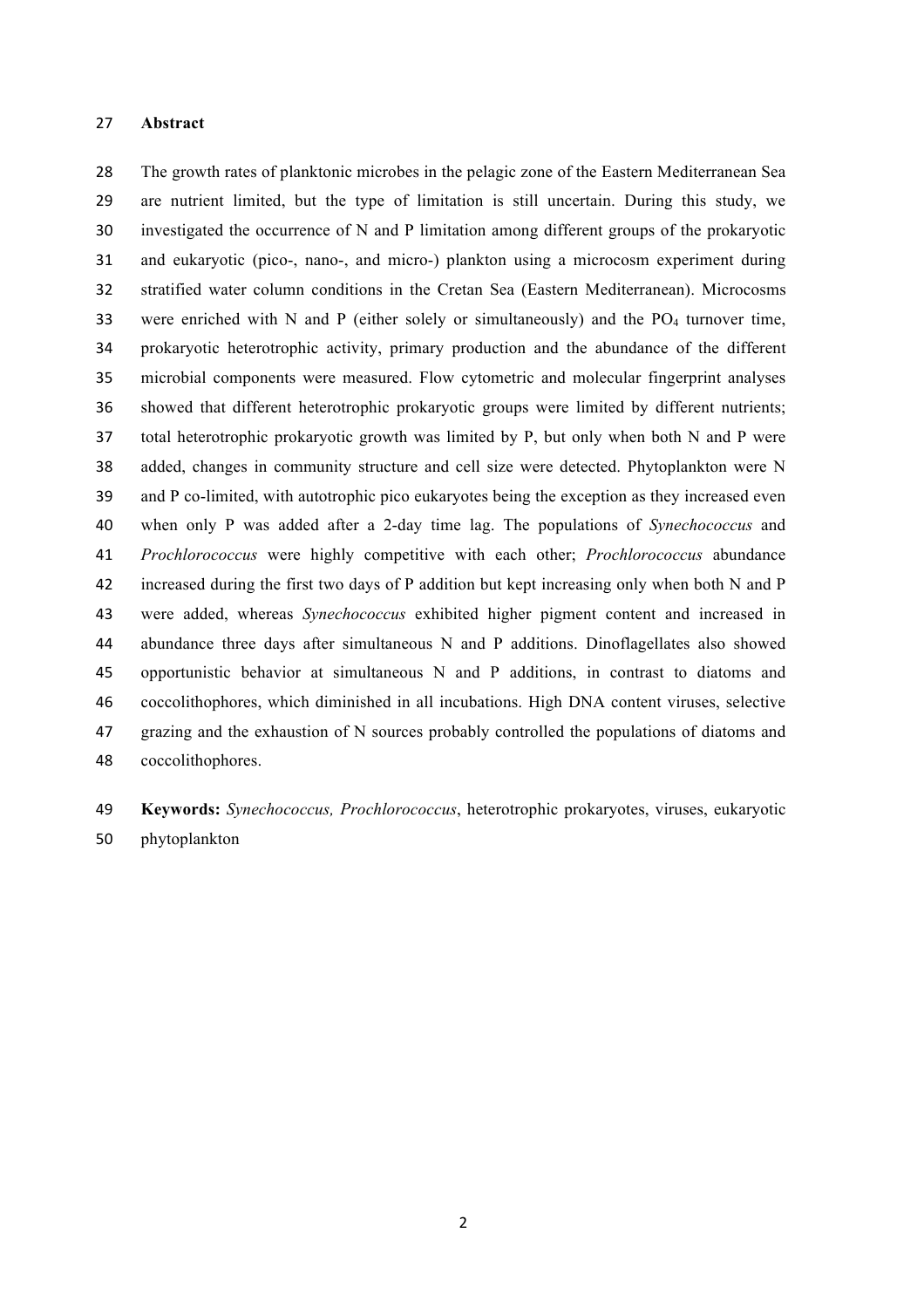#### **1. Introduction**

 Being at the base of all pelagic food webs, planktonic microbes regulate a plethora of oceanic processes and have a key role in global biogeochemical cycles. The long-term exploration of microbial life established the importance of microbes across all oceanic regimes [1]. Despite the large number of studies aimed at untangling the so-called "diversity-function" links, gaps in our understanding still exist, especially concerning the combined factors that shape complex microbial assemblages. The interplay between grazing, viral infection and the physico-chemical environment needs further investigation, starting with environments where planktonic microbes are particularly important; for instance, in oligotrophic environments [1]. The Eastern Mediterranean Sea (EMS) is an oligotrophic system that has been described as a "marine desert" [2] . It is a semi-enclosed basin characterized by anti-estuarine circulation. A gradient of increasing oligotrophy going eastwards [3] and a profoundly high N:P ratio in the deep layers are two of the basin's most unusual characteristics [4]. The gradient of oligotrophy can be traced in the low chlorophyll and productivity, the energy transfer to higher trophic levels, and organic matter production and accumulation [5, 6]. Triggered by the unusual Redfield ratio, several hypotheses have been put forward in order to explain the starvation patterns that illustrate the microbial components of the EMS. For instance, insufficient denitrification and N-rich atmospheric inputs [7] are mechanisms that might 69 explain Redfield's N:P ratio in the deep waters of the EMS being  $\sim$ 28:1.

 Oligotrophic environments are usually characterized by the dominance of pico- and nano- sized microbes [8] and the tight links between them [9]. Heterotrophic prokaryotes drive organic matter recycling and channel energy to higher trophic levels [10]. Due to their advantageously high cell surface-to-volume ratio, pico- and nano- sized microbes compete more efficiently for scarce nutrients than larger protists [11]. Despite this advantage, the growth of heterotrophic and autotrophic prokaryotes, as well as eukaryotic phytoplankton, is constrained in the EMS as PO4 concentration is too low to allow its substantial diffusion into 77 the cells [12], and other forms of phosphorus may not be bioavailable [13].

 All nutrient-limitation scenarios depend on the balance between nutrient supply and demand of osmotrophs (organisms that uptake dissolved substrates), as well as on the ratio between the different nutrients. The consideration that EMS plankton is P-limited during the stratified period has been prompted by the non-typical Redfield ratio, and then supported by nutrient enrichment experiments [14]. Recent research, however, indicated that planktonic microbes experience nutrient limitation differently. For instance, in summer, heterotrophic prokaryotes 84 (hereafter, HProk) are limited by P while phytoplankton is co-limited by N and P  $[15, 16]$ . A shift to other kinds of limitation of HProk (such as carbon limitation) has been proposed when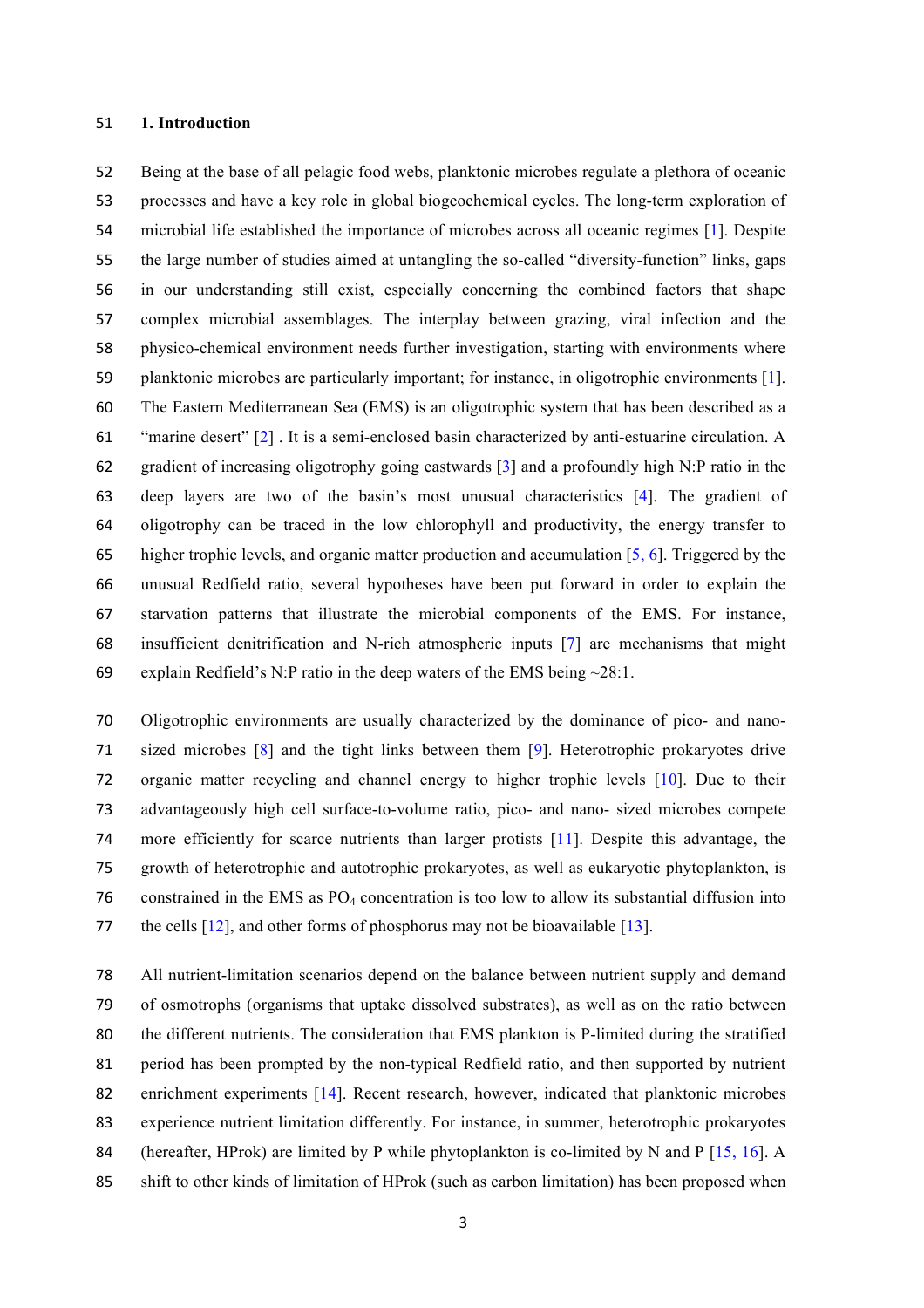mineral nutrients are not sufficient for phytoplankton growth and organic carbon production [17]. Moreover, several groups among HProk experience different degrees of P limitation as some of them are adapted to constantly low nutrient concentration while others are better 89 competitors during episodic nutrient pulses, or capable of plasticity [18]. The general limitation or co-limitation patterns become even more difficult to identify as they vary not only among planktonic groups but also in spatiotemporal scales (e.g. seasons, coastal vs. 92 offshore, surface vs. deep waters) [e.g. references 12, 19–21]. In other words, while several previous experiments aimed to unravel the nature of limitation (elemental type) of the microbial components of the EMS at the community level, the heterogeneity of these microbes has not been assessed.

 Whatever the nature of the limitation, the competition and co-existence patterns created within the microbial food web impact the pelagic system and the creation of ecological niches [22, 23]. For instance, the quality of dissolved organic carbon accumulated in the surface waters is controlled by the type of limitation, and controls the prokaryotic community composition that utilizes it and, in turn, the metabolism of the whole community [21].

 During the present study, a microcosm experiment was carried out in order to give new insights into the limiting nutrient for different groups of the phytoplankton community and HProk when the water column of the EMS was stratified and both nitrate and phosphate were missing from the photic zone. Microcosms were enriched with N and P (either alone or simultaneously); a high-resolution description of the biological system was given, and the prokaryotic community composition was assessed by applying, for the first time simultaneously, Denaturing Gradient Gel Electrophoresis (DGGE) and flow cytometry. The abundance and diversity of all size fractions of the phytoplankton community were also 109 analyzed as well as production rates of HProk and  $PO_4$  turnover time.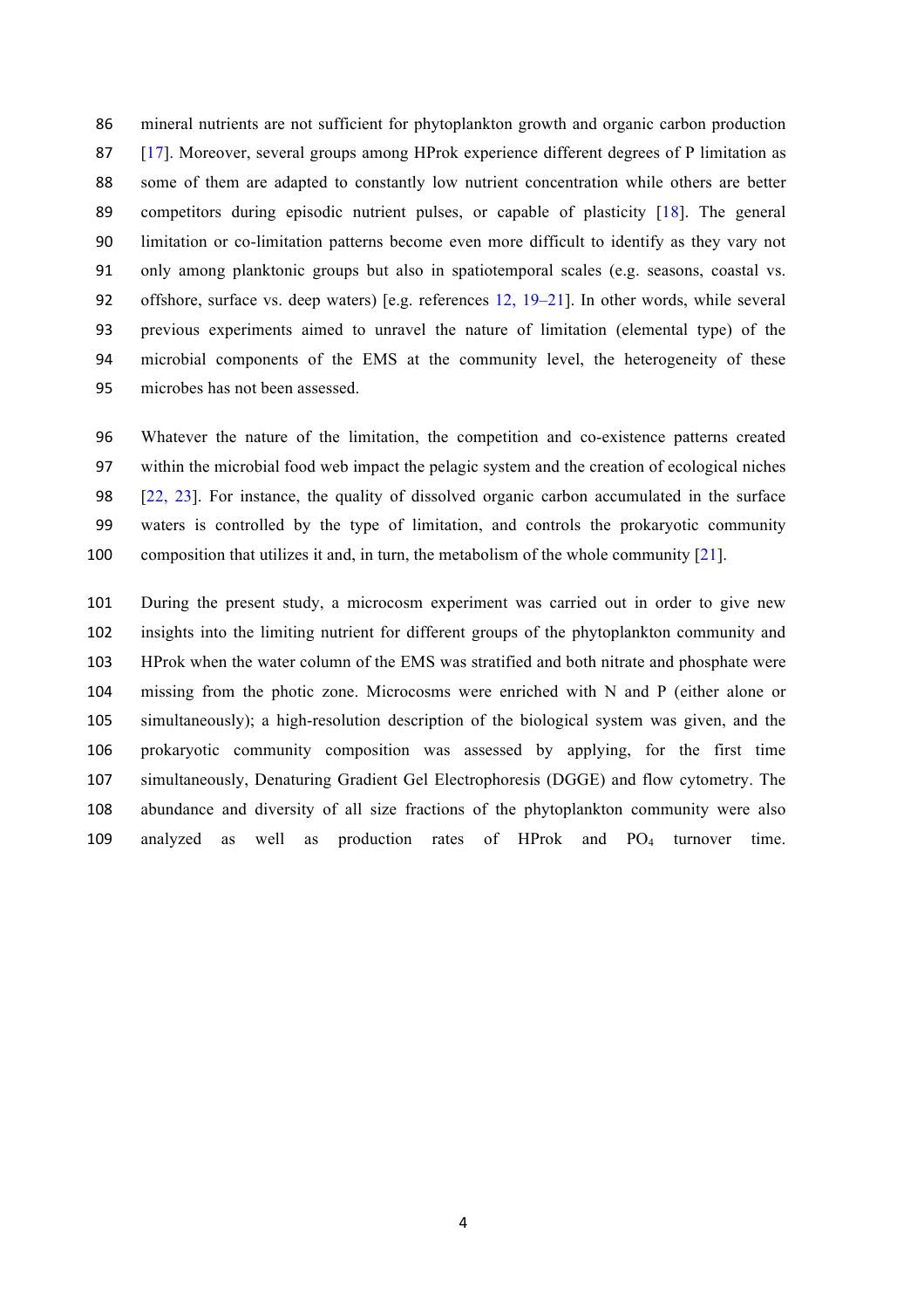#### **2. Materials & Methods**

#### **2. 1. Study site & Experimental setup**

 The microcosm experiment was performed with water from the oligotrophic Cretan Sea 113 (Panagia Gulf, Dia Island,  $35^{\circ}$  26.354' N  $25^{\circ}$  13.202' E), during the stratified season, between  $1^{st}$  and  $5^{th}$  September, 2011. Low density polyethylene Nalgene bottles (10 L) were washed with acid (10% HCl) and rinsed with deionized water three times prior to setup. Bottles were then filled with non-filtered surface seawater collected 5 nautical miles north of Heraklion and were incubated in a land-based tank for 5 days (referred to as experimental Days 0-4) at 118 ambient temperature  $(25^{\circ}C)$ . Three microcosms were enriched on Day 0 with nitrogen only 119 (1.6  $\mu$ M, in the form of NH<sub>4</sub>Cl), three others with phosphorus only (1  $\mu$ M, in the form of 120 KH<sub>2</sub>PO<sub>4</sub>) and three more with nitrogen and phosphorus simultaneously, in the same forms and concentrations. The above-mentioned treatments are hereafter named as N+, P+, NP+, respectively. Three extra microcosms received no nutrient manipulation and served as control 123 (hereafter named as K). The target concentration of added  $PO<sub>4</sub>$  was 100 nM, but we 124 accidentally enriched with 1  $\mu$ M, leading to Redfield's N:P ratio, in P+ and NP+ treatments, of 0.03:1 and 1.23:1, respectively. During the experiment, samples were taken from all twelve microcosms. Sampling frequency depended on the measurement. In order to avoid contamination, clean gloves were used during the preparation as well as sampling period. A screen was used to reduce intense incident light by 50%.

# **2. 2. Nutrients**

130 Nutrient concentrations were measured on Day 0 (immediately after addition) and Day 4.  $NH<sub>4</sub>$ 131 concentration was measured according to  $[24]$  and PO<sub>4</sub> according to  $[25]$ . The detection limits were 0.018 µM for phosphate and 0.019 µM for ammonium. Based on the measured concentrations, the consumption rate of each nutrient was estimated according to the (T0- 134  $T4/(T0)$  ratio.

# **2. 3. Uptake of <sup>33</sup> PO<sub>4</sub>**

136 The uptake rate of orthophosphate was measured using  $33P$ -orthophosphate [26]. Carrier-free  $33P$ -orthophosphate (PerkinElmer, 370 MBq ml<sup>-1</sup>) was added to samples at a final concentration of 20-79 pM. Samples for the subtraction of the background and abiotic adsorption were fixed with 100% trichloroacetic acid (TCA) before isotope addition. Samples were incubated under subdued (laboratory) illumination. The incubation time varied between 10 and 120 minutes, in order to be short enough to assure a linear relationship between the fraction of isotope adsorbed vs. the incubation time, and long enough to reliably detect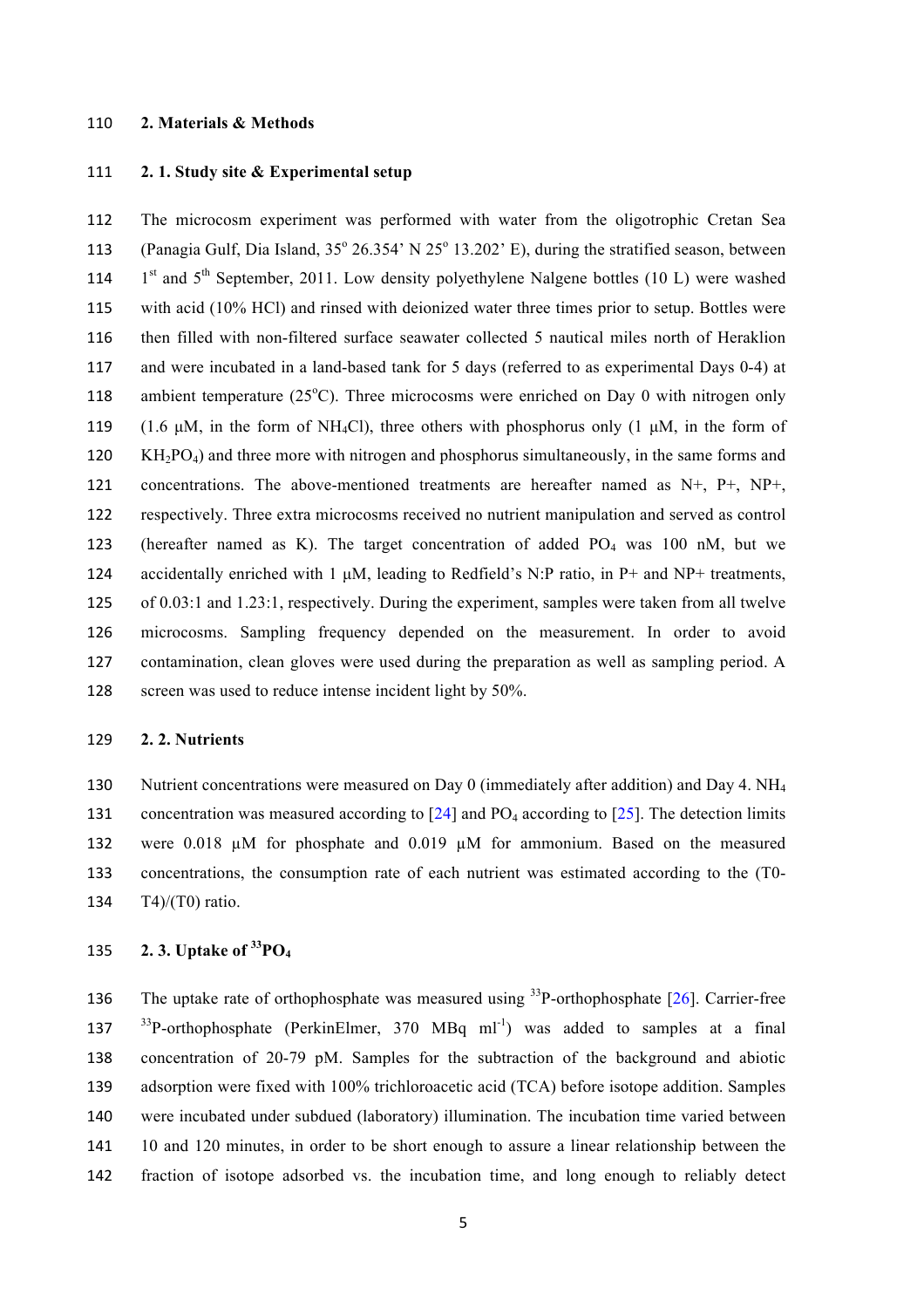isotope uptake above background levels. Incubation was stopped by a cold chase of 100 mM 144 KH<sub>2</sub>PO<sub>4</sub> (final concentration 1 mM). Subsamples on Day 0 were filtered in parallel onto 25 145 mm polycarbonate filters with 0.2 µm pore size. All filters were placed on a Millipore 12-146 place manifold with Whatman (GF/C) glass fiber filters saturated with 100 mM  $KH_2PO_4$  as support. After filtration, filters were placed in polyethylene scintillation vials with the scintillation cocktail and radio-assayed. Radioactivity of the filter was corrected for the blank 149 filter obtained from fixed samples, and then phosphate turnover time  $(T_{(P<sub>1</sub>))}$  in hours) was 150 calculated as  $T_{(PO4)} = -t/\ln(1-f)$ , where f is the fraction (no dimension) of added isotope collected on the 0.2 µm filter after the incubation time (*t* in hours).

## **2. 4. Prokaryotic Heterotrophic Activity and Primary production**

153 Prokaryotic heterotrophic activity (PHA) was assayed on Days , 2 and 4 by the  ${}^{3}$ H-154 thymidine, and on Day 4 by the  ${}^{3}$ H-leucine incorporation methods, according to the micro-155 centrifuge methods of [27] and [28], respectively. For PHA<sub>thymidine</sub>, working solutions of 500  $\mu$ Ci mL<sup>-1</sup> (<sup>3</sup>H)-thymidine stock solutions (Amersham Life Science, U.K.) were used, previously stored in the dark at 4°C. Prior to PHA, saturation experiment were performed to determine which concentration of isotope was required to swamp natural isotope levels. For each experimental microcosm, 250 ml samples were drawn in 250 ml polycarbonate bottles darkened with thick tape. Isotope labeling was done in two sets of five 2-ml micro-centrifuge 161 tubes containing 1.4 ml of seawater samples. Five tubes were spiked with  $({}^{3}H)$ -thymidine to a 162 final concentration of 78 nM and five tubes were spiked with  $L-(4,5^{-3}H)$  leucine to a final concentration of 10 nM. Each set of micro-centrifuge tubes included two killed controls with 89 µl 100% TCA (background) and 3 tubes for incubations. The tubes were incubated in the dark in a thermo-regulated incubator at seawater temperatures for 4 hours. At the end of the incubation, 89 µL of 100% TCA were added to terminate prokaryotic heterotrophic production. The samples were spun at 16000 rpm for 10 min. After centrifugation, the supernatant was carefully removed and discarded. Then 1.7 ml of ice-cold 5% TCA was added to each tube, the solution was vortexed and the centrifugation step was repeated. At the end of the second centrifugation, the TCA supernatant was removed and replaced with 1.7 ml of ice-cold 80% ethanol. The solution was vortexed once again and centrifuged for a third time then the ethanol supernatant was removed. Finally, each tube received 1 ml of Ultima Gold XR scintillation cocktail (Packard Bioscience, N.L.) and final vortexing. The micro- centrifuge tubes were placed inside 20 ml glass scintillation vials and radio-assayed in a scintillation counter (Tricarb, Packard) to measure disintegrations per minute (DPM). Conversion of DPM to thymidine incorporated as carbon was done using thymidine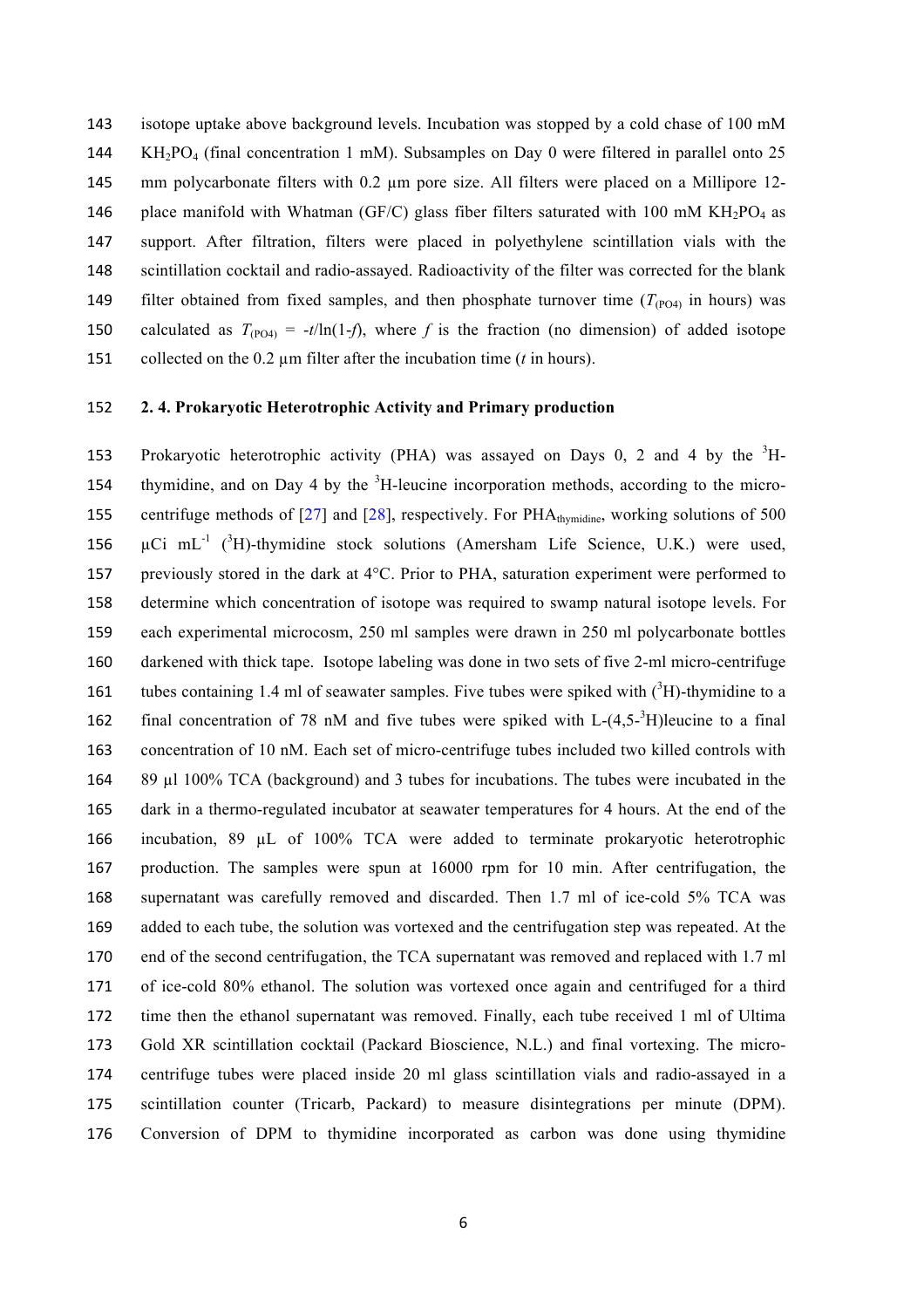177 conversion factors of  $2x10^{-18}$  cell per mole of thymidine incorporated and thymidine to carbon 178 conversion factor of 20 fg thymidine cell<sup>[29]</sup>.

179 Total primary production (PP<sub>t</sub>) was estimated on Days 0, 2 and 4, by the <sup>14</sup>C incorporation method, according to [30]. Two light and one dark 320-ml polycarbonate bottles were filled 181 with water from the microcosms in the morning, inoculated with 5  $\mu$ Ci of NaH<sup>14</sup>CO<sub>3</sub> tracer and incubated in the land-based tank for approximately 3 hours. The incubations were generally done around midday, when incident light was at its greatest, thus yielding maximum PP<sub>t</sub> rates. The incubation area received the same light intensity as the microcosm bottles. At the end of the incubation time, replicate bottles were immediately filtered through 0.2, 2.0 and 5.0 µm 47 mm polycarbonate filters. All filtrations were performed under low vacuum 187 pressure. In order to remove excess  $^{14}$ C-bicarbonate, filters were soaked in 1 ml 0.1 N HCl and left in open polyethylene 5-ml vials overnight. After adding 4 ml of scintillation cocktail, 189 radioactivity was measured in a Packard TriCarb 2100 scintillation counter; 0.2-2.0  $\mu$ m, 2.0- 5.0 µm and >5.0 µm fractions corresponded to pico-, small nano- and large nano- and micro-191 planktonic PP<sub>t</sub> rates, respectively (hereafter,  $PP_{0.2-2.0}$ ,  $PP_{2.0-5.0}$ ,  $PP_{>5.0}$ ) and were obtained by the 192 respective subtraction between the related filters, while  $>0.2 \mu m$  represented total PP<sub>t</sub>. For the 193 concentration of dissolved inorganic carbon, the value 24000 mg C  $m<sup>-3</sup>$  was used [31]. For the isotopic discrimination factor, the value 1.05 was used.

#### **2. 5. Abundance of microbial components**

 Abundance of virus-like-particles (VLP), heterotrophic prokaryotes (HProk), cyanobacteria (including *Synechococcus* and *Prochlorococcus*) and autotrophic pico eukaryotes was estimated daily by flow cytometry. A FACS Calibur (Becton Dickinson) instrument was used, equipped with an air-cooled laser at 488 nm and standard filter setup. Samples for VLP and HProk counts were fixed with 0.2 µm-pre filtered 25% glutaraldehyde (0.5% final 201 concentration). Fixed samples were kept at  $4^{\circ}$ C for approximately 30 minutes then deep 202 frozen in liquid nitrogen and stored at  $-80^{\circ}$ C until enumeration. Cryotubes were thawed at room temperature then stained with SYBR Green I nucleic acid dye, according to [32] and [33] for VLP and HProk enumeration, respectively. Briefly, VLP were stained with SYBR 205 Green I (finally diluted  $5x10^{-5}$  of the stock solution) and incubated at 80<sup>o</sup>C for 10 minutes. 206 HProk were stained with SYBR Green I (finally diluted  $4x10^{-4}$  of the stock solution) and incubated for 10 minutes in the dark. Cyanobacteria and autotrophic pico eukaryotes were analyzed without fixation and staining throughout the experiment. Flow cytometry data were acquired and processed with the Cell Quest software (Becton Dickinson). A standard and 210 calibrated flow rate was used for all calculations  $(58 \text{ µl min}^{-1}$  for high speed performance). Sub-groups of VLP and HProk were determined according to SYBR Green I fluorescence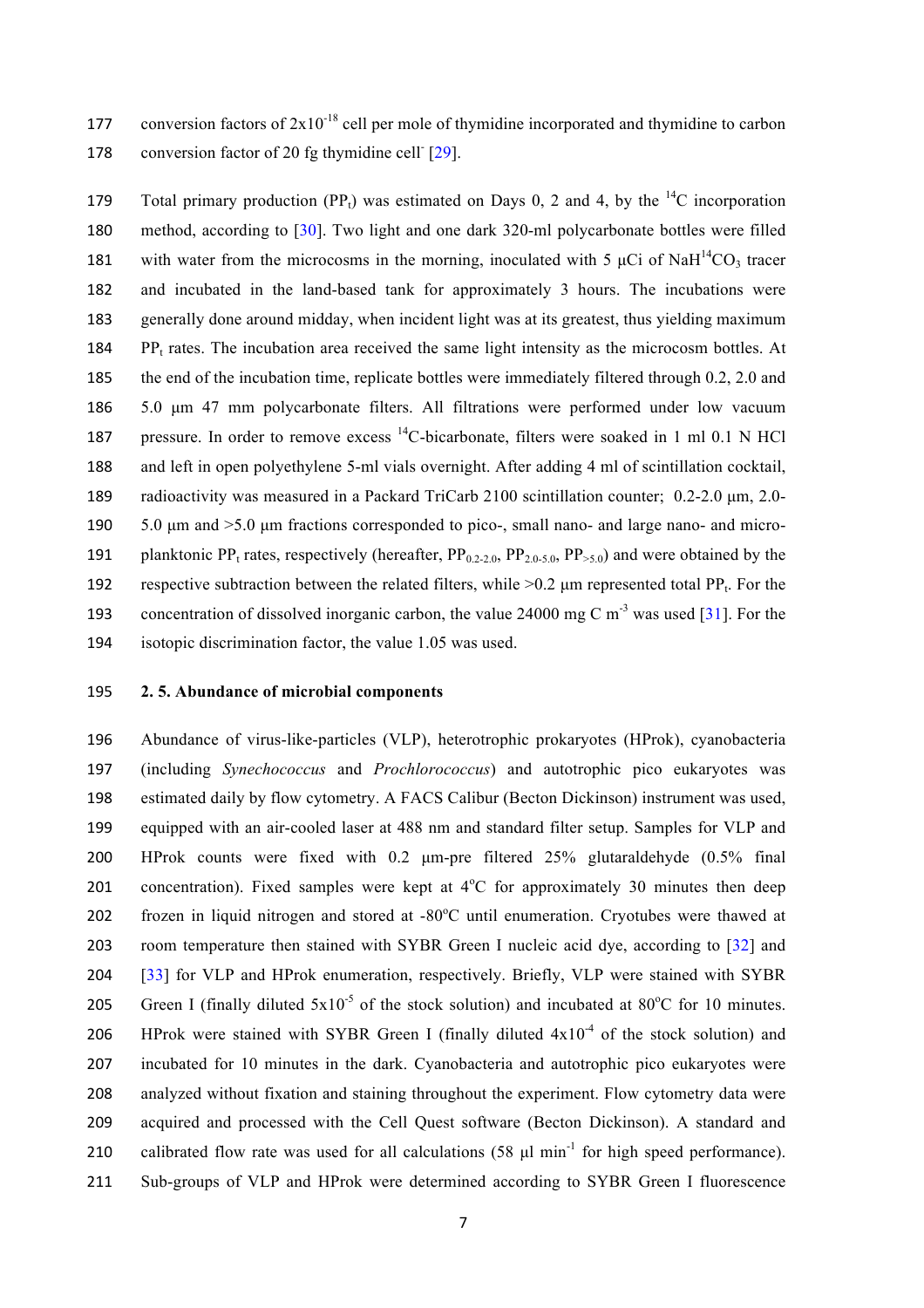intensity of particles. Samples for micro-phytoplankton enumeration were fixed in alkaline 213 Lugol solution on Days 0, 2 and 4 and stored at  $4^{\circ}$ C in the dark. Subsamples (100 ml) were concentrated with the use of settling chambers, according to [34] and examined after 24 hours under an inverted microscope (Olympus, IX 70).

#### **2. 6. Prokaryotic community composition**

217 Samples for Prokaryotic Community Composition (PCC) assessment were collected on Day 0 from two control microcosms (before any nutrient addition) and Day 4 from all microcosms. For each sample, two liters of seawater were used for DNA extraction following a phenol-220 chloroform extraction method modified version of the method of  $[35]$ , as described elsewhere 221 [36]. The average quantity of recovered DNA per sample was  $5 \mu g$ . PCC was assessed 222 through DGGE of PCR-amplified fragments of the V3 hyper-variable region of the 16S rRNA locus, as described in [37].

#### **2. 7. Statistical analyses**

 Statistical analysis was conducted on SPSS software. Student t-test was applied in order to compare values of a given parameter between the beginning and the end of the experiment. One-way analysis of variance (ANOVA) was applied in order to test the effect of each 228 treatment on a given parameter on Day 4 only. Furthermore, repeated measures ANOVA was applied in order to compare a given parameter between treatments across the experimental 230 period. Post hoc Tukey honestly significant difference test (Tukey HSD) was performed after 231 the ANOVA test  $(p<0.05$  was considered significant).

 For PCC, cluster analysis (Average Linkage Hierarchical Clustering) was performed based on the Bray-Curtis index, which was calculated from the presence/absence DGGE data in PRIMER 6 for Windows. The significance of the clustering was calculated using 999 random permutations.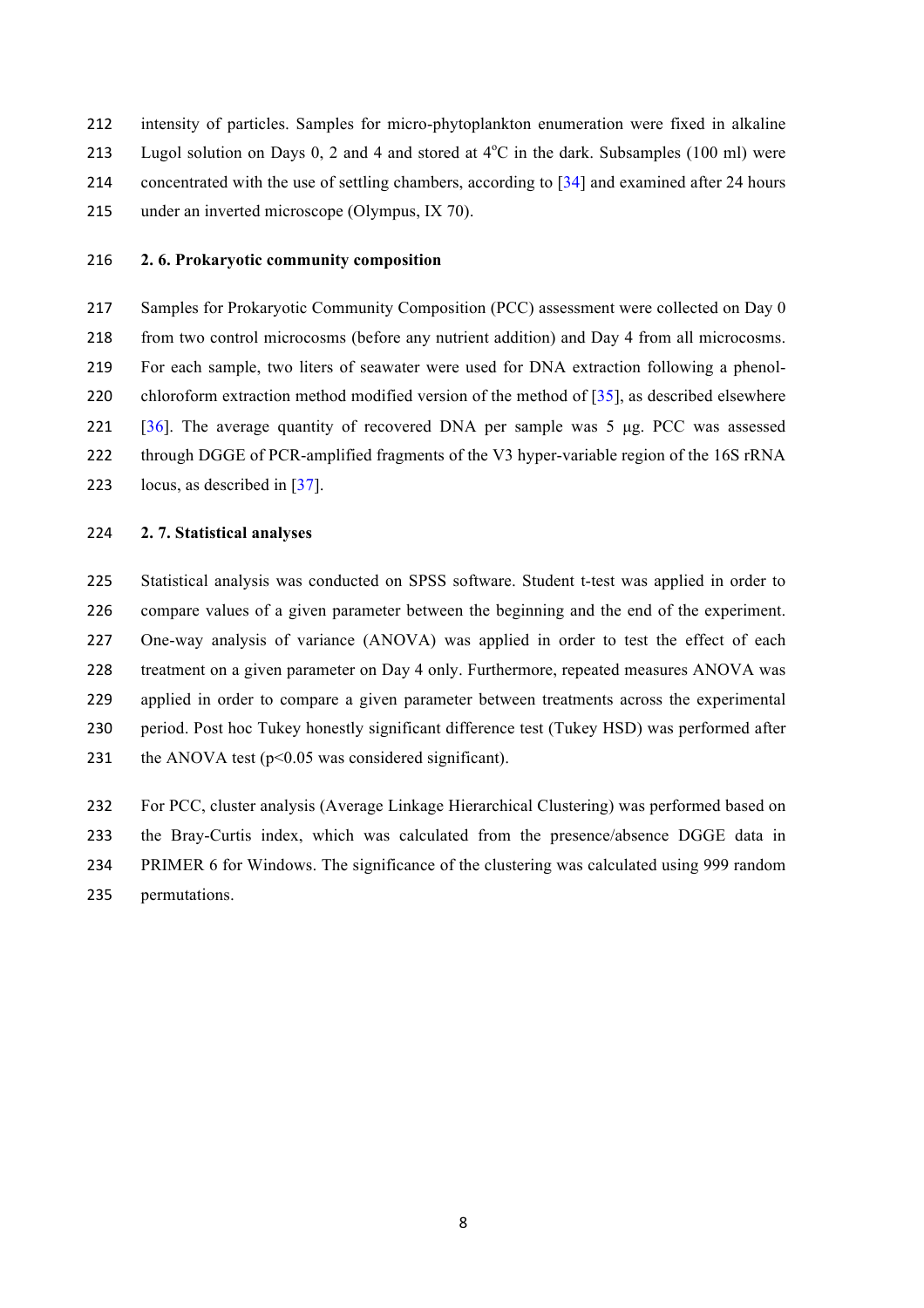#### 236 **3. Results**

#### 237 **3.1. Nutrients**

238 On Day 0, NH<sub>4</sub> varied between 0.01  $\mu$ M and 0.05  $\mu$ M in K and P+ microcosms. In these 239 treatments, NH<sub>4</sub> was fully consumed by the end of the experiment (Fig. 1a). In N+ and NP+ 240 treatments, NH<sub>4</sub> was 1.71  $\pm$  0.05  $\mu$ M on Day 0 and showed differential consumption patterns 241 until Day 4. While in N+ treatment only a minor part of the added NH<sub>4</sub> was consumed ( $\sim$ 3%), 242 in NP+ treatment half or more of the added NH<sub>4</sub> was consumed  $(\sim 49\%)$ , as derived by the 243 (Day 0-Day 4)/(Day 0) concentration ratio.  $PO_4$  was below the detection limit of the 244 analytical method in K and N+ microcosms during all experimental days. In P+ and NP+ 245 treatments, immediately after addition  $PO_4$  was 1.39  $\mu$ M (Fig. 1b), and it was consumed more 246 in P+ than in NP+ treatment ( $\sim$ 8 and  $\sim$ 4%, respectively). The concentration of PO<sub>4</sub> added 247 accidentally deviated from the originally planned one, possibly driving the system into severe 248 N limitation in the P+ and NP+ microcosms, as derived by the resulting extremely low N:P 249 ratio (approximately 1).

#### 250 **3.2. PO4 turnover time**

251 A short turnover time (<7 hours) was observed in K and N+ treatments throughout the 252 experimental period, as well as at initial conditions in P+ and NP+ treatment (Fig. 1c). A 253 pronounced increase in  $PQ_4$  turnover time was observed when  $PQ_4$  was added either alone or 254 together with  $NH_4$  (Tukey HSD,  $p<0.05$ ) immediately after addition. PO<sub>4</sub> turnover time 255 peaked on Day 1 in the NP+ treatments, reaching values two orders of magnitude higher than 256 in K (Fig. 1c). In contrast,  $PO_4$  turnover time in the P+ treatment also reached high values on 257 Days 1, 3 and 4, which even exceeded the maximum values recorded in NP+ treatments. In 258 both K and N+ incubations, on Day 1 there was a slight decrease of  $PO_4$  turnover time (1-2) 259 hours), and the values remained at these levels until Day 4.

#### 260 **3.3. Prokaryotic Heterotrophic Activity and Primary Production**

261 PHA<sub>thymidine</sub> in the N+ treatment followed exactly the same trend as in K, with constantly low 262 rates (Fig. 1d). The addition of  $PO_4$  alone influenced PHA<sub>thymidine</sub>, which experienced an 263 increase on Day 2 followed by a decrease on Day 4 to rates 30-fold higher than the respective 264 ones in K microcosms (Tukey HSD,  $p<0.05$ ). When NH<sub>4</sub> and PO<sub>4</sub> were added 265 simultaneously, a statistically significant increase in  $PHA<sub>thymidine</sub>$  compared to the controls, N+ 266 and P+ (Tukey HSD,  $p<0.01$ ), was observed. On Day 4, PHA<sub>thymidine</sub> in the NP+ treatment was 267 two orders of magnitude higher than in the controls (Fig. 1d).  $PHA<sub>leurcine</sub>$  measurements on Day 268 4 also showed a significant increase only when both N and P were added (Fig. 1e). PHA<sub>leucine</sub>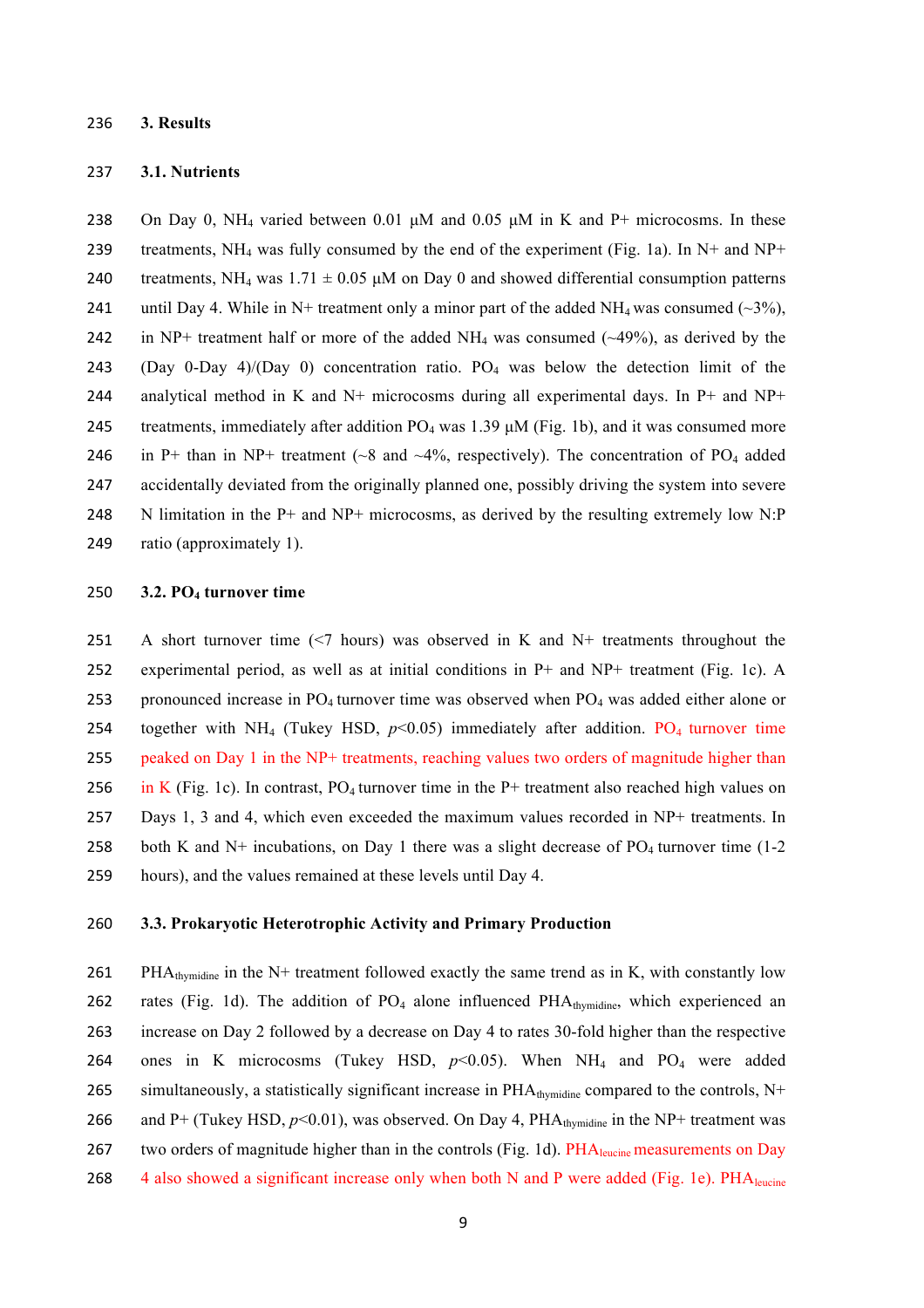269 was significantly different between  $N+$  and  $P+$  treatments on Day 4 (Tukey HSD,  $p<0.05$ ). 270 The ratio between PHA<sub>leucine</sub>/PHA<sub>thymidine</sub> ranged between 0.004 and 0.04 on Day 4, with the lowest values observed in the controls and the highest ones in the NP+ incubations (Fig. 2).

272 Similarly to PHA, PP followed exactly the same trend in the  $N<sup>+</sup>$  treatment as in K, with constantly low rates (Fig. 1f). In contrast to PHA, PP exhibited a slight decrease on Day 2, which was then followed by a reset to initial values. Only when both nutrients were added was an increase (10-fold) observed (Tukey HSD, *p*<0.05). All size fractions of PP followed 276 consistent trends in time.  $PP_{0.2-2.0}$  was initially dominant in all treatments (approx. 65%) while 277 PP<sub>2.0-5.0</sub> and PP<sub>>5.0</sub> contributed equally in N+, P+ and NP+ incubations at initial conditions 278 (Fig. 3a). The PP<sub>0.2-2.0</sub> dominance shifted towards larger phytoplankton groups on Day 4 in K and NP+ microcosms (Fig. 3b, Tukey HSD, *p*<0.05) while in N+ and P+ treatments, there 280 was no consistent trend between the replicates. On Day 4, the contribution of  $PP_{0.2-2.0}$  in NP+ microcosms was significantly higher than that in K microcosms.

#### **3.4. Abundance of microbial components**

283 Starting from an initial abundance of  $1.7x10^4$  cells ml<sup>-1</sup>, *Synechococcus* increased in the K and N+ treatments on Day 1, peaked on Day 2 and then decreased until Day 4 (Fig. 4a). In contrast, in the P+ and NP+ treatments, *Synechococcus* abundance first decreased (Day 1), 286 then continuously increased until Day 4 (NP+) or dropped after Day 3 (P+); however, there was no statistical difference between P+ and NP+ treatments throughout the experiment (Tukey HSD, p>0.05). On Day 2, *Synechococcus* cells in all microcosms appeared in two 289 groups (data not shown). However, on Days 3 and 4, this phenomenon was apparent only in K and N+ microcosms. *Synechococcus* cells with significantly higher phycoerythrin content (approx. 3-4x higher) characterized NP+ treatment on Days 3 and 4 (data not shown).

 *Prochlorococcus* cells were apparent in all microcosms from the beginning of the experiment (Fig. 4b) in very low numbers  $(3.9x10^4 \text{ cells ml}^{-1})$ . The abundance of this group progressively diminished in K and N+ treatments only. *Prochlorococcus* abundance in the NP+ treatment slightly decreased on Day 1 and then continuously increased until Day 4. In contrast, in the P+ treatments it increased until Day 2 and then dropped. However, and due to variability among replicates, there was no statistically significant difference between the P+ and NP+ 298 incubations (Tukey HSD,  $p > 0.05$ ).

 Autotrophic pico eukaryotes did not oscillate until Day 2 in any incubation (Fig. 4c). From Day 3, there was a distinct and significant difference between K and N+, and P+ and NP+ treatments. While in the former treatments autotrophic pico eukaryotic abundance remained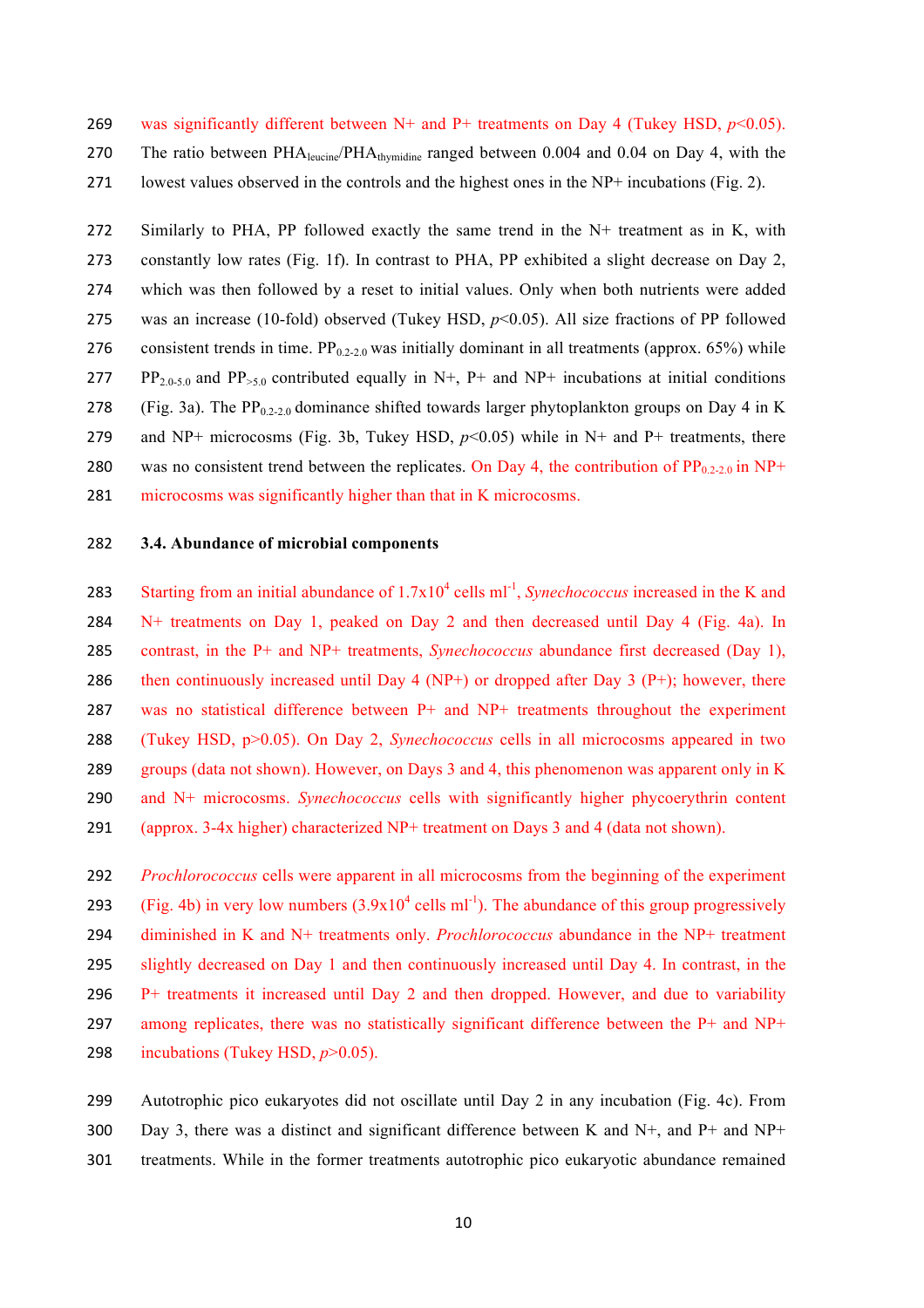302 constant, in the latter ones it increased sharply and significantly (Tukey HSD,  $p<0.05$ ). Autotrophic pico eukaryotes were favored when PO4 was added, either alone or 304 simultaneously with NH<sub>4</sub>, on Day 4 (Tukey HSD,  $p \le 0.05$ ), but reached higher values at the NP+ treatment.

306 HProk were equally favored by either  $PO_4$  alone or  $NH_4$  and  $PO_4$  simultaneous additions (Tukey HSD, *p*>0.05). N+ treatment followed exactly the same trend as K throughout the experiment, and P+ followed the exact same trend as NP+ (Fig. 4d). The highest HProk 309 abundances (8.6x10<sup>5</sup> cells ml<sup>-1</sup>) were observed in both P+ and NP+ treatments on Day 3. In all three NP+ microcosms, a population of larger HProk, based on higher side scatter fluorescence, was apparent from Day 1 (data not shown). VLP followed the same pattern of HProk (Fig. 4e), showing a significant peak in P+ and NP+ incubations, which was particularly high on Day 3. In K and N+ incubations, VLP remained constant, with slight oscillations towards lower values on the first two days.

 According to SYBR Green I fluorescence level, HProk were separated into two groups, 316 characterized by low and high DNA content (hereafter,  $HProk<sub>low</sub>$  and  $HProk<sub>high</sub>$ , respectively). 317 At initial conditions, HProklow and HProkhigh contributed equally to the community of all microcosms (Fig. 5); however, between Day 0 and Day 4, a statistically significant difference 319 in the HProklow/HProkhigh ratio was observed in P+ and NP+ microcosms (t-tests,  $p=0.003$  and 320  $p<0.001$ , respectively) and HProk<sub>high</sub> dominated on Day 4 in these treatments. VLP were separated into three groups, characterized by low, medium and high DNA content; hereafter, 322 VLP<sub>low</sub>, VLP<sub>medium</sub> and VLP<sub>high</sub>, respectively (Fig. 5). The proportion of VLP<sub>low</sub> significantly 323 increased on Day 4, similarly in P+ and NP+ treatments (t-test,  $p=0.01$  and  $p<0.001$ , 324 respectively).  $VLP<sub>high</sub>$  always constituted a minor part of the viral community but significantly 325 increased between Days 0 and 4 in all incubations, except for  $N+$  (t-test,  $p>0.05$ ).

 Total nano- and micro- phytoplankton abundance decreased or remained constant in all treatments from Day 0 to Day 4, except for NP+ microcosms, where a significant increase in abundance was observed in some cases (Tukey HSD, *p*<0.05). More specifically, all major phytoplankton groups (diatoms, dinoflagellates and coccolithophores) remained constant throughout the experimental time in K (Fig. 4f-h). In the nutrient-amended microcosms, phytoplankton groups exhibited different patterns. On one hand, dinoflagellates, that formed 99% of both abundance and biomass of phytoplankton and were represented by >80% by small *Gymnodinium* species (<20µm) decreased in N+ and P+ treatments to half or less of their initial value, but they significantly increased in NP+ (*p*<0.05) due to several-fold increases of small *Gymnodinium* species (Fig. 4g). On the other hand, diatoms decreased to 336 half of their initial abundance in  $N+$  treatments and completely diminished at  $P+$  and  $NP+$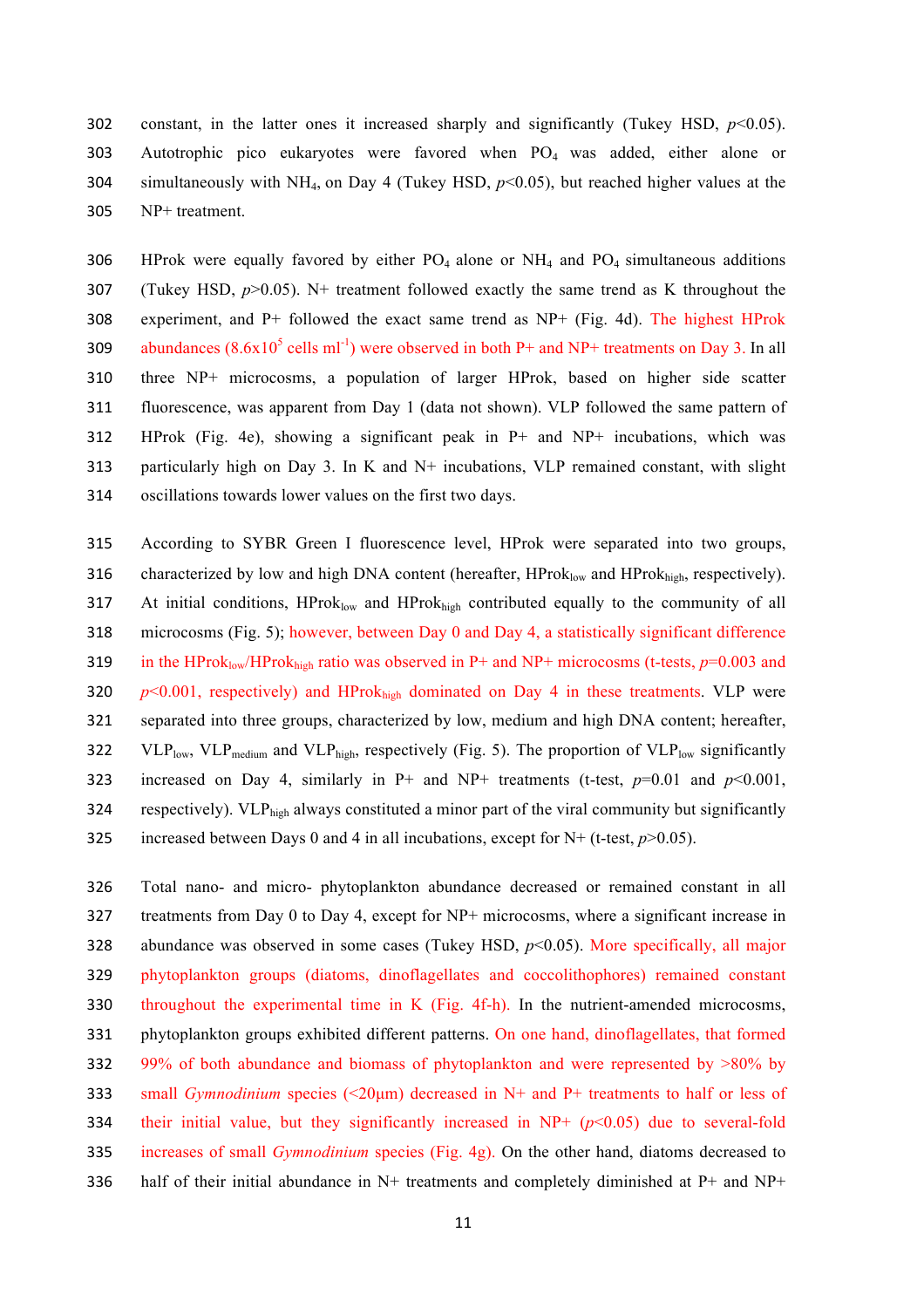(Fig. 4f). Lastly, coccolithophores remained stable in N+ and P+ treatments, similar to K, but decreased in NP+ only (Fig. 4h). However, significant results for coccolithophores abundance were not obtained as abundance in the NP+ replicates was highly variable. On the same time, it has to be noted that coccolithophores and diatoms (essentially represented by the genera Coccolithus, Emiliania, and Thalassiothrix, Navicula, Hemialus, respectively) together occupied less than 1% of phytoplankton abundance and biomass.

## **3.5. Prokaryotic Community Composition**

 Although total operational taxonomic unit (OTU) richness was not affected by any of the 345 enrichments (non-parametric t-tests,  $n=3$ ,  $p>0.05$  for all tests), significant shifts were observed in the community composition of various samples. Four sample clusters were significant (Fig. 6): cluster A, with 87.7% average similarity containing the samples from *in situ* C1 and C2, K1 and K2 on Day 4 and three N+ microcosms on Day 4 microcosms; cluster B, with 91.7% average similarity containing the samples from three P+ microcosms; cluster C, containing two NP+ microcosms (NP2 and NP3) and showing 25% dissimilarity from all other samples; and cluster D, with 75.4% average similarity containing samples from K3 and NP1 microcosms. The latter cluster was the most dissimilar compared to the other three, possibly showing that these samples acted as outliers (Fig. 7). The clustering of the rest of the samples indicated that, on one hand, N addition induced non-detectable changes in the prokaryotic community, but on the other hand, P addition induced slight-yet-detectable changes. However, the most profound changes were detected after the addition of both N and P.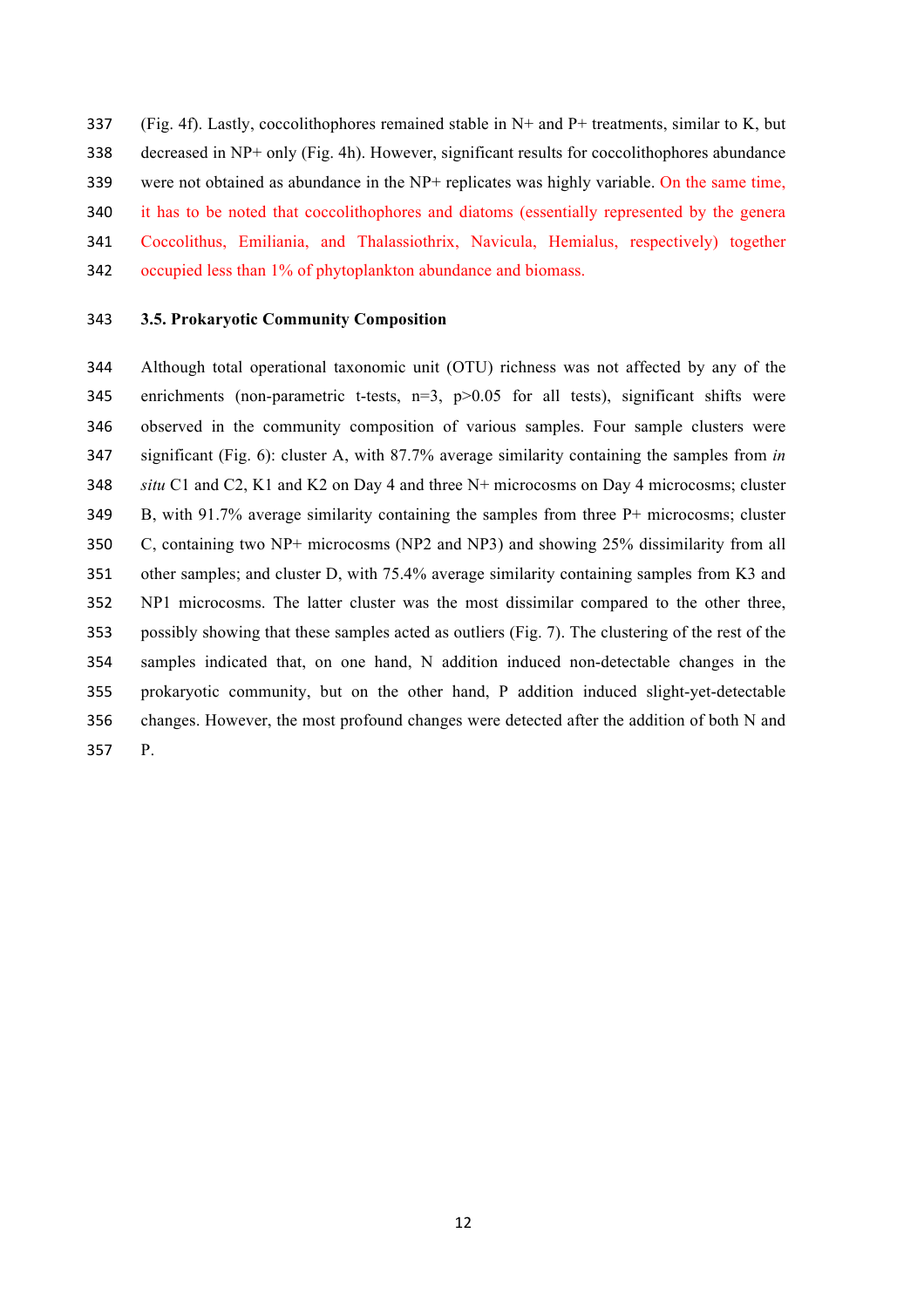#### **4. Discussion**

 In this study, we aimed to assess the occurrence of P and/or N and P co-limitation in the oligotrophic EMS during stratified conditions by consolidating in a microcosm experiment most of the microbial components (from viruses and heterotrophic prokaryotes up to pico-, nano- and micro- phytoplankton). Seawater enclosures have been extensively and successfully used as an experimental tool that links natural habitats with controlled conditions [38], providing the opportunity to answer specific ecological questions at multiple levels of the microbial food web. During this experiment, N and P concentrations were manipulated in microcosms filled with surface offshore water from the EMS, initially characterized by undetectable P levels and ultra-oligotrophic conditions (Table 1) typical for the end-of-summer period [39].

 PO4 turnover time is the first indication of P depletion and a particularly useful measurement in oligotrophic environments where P concentration is close to or below the detection limit of 371 the analytical methods  $[12, 40]$ . In our experiment,  $PO<sub>4</sub>$  turnover time was low and behaved similarly in K and N+ microcosms, indicating that P was deficient and osmotrophs were P-373 limited, as observed in similar experiments  $[12, 14, 41]$ . However, PO<sub>4</sub> turnover time is a 374 measurement of PO<sub>4</sub> availability only and it does not exclude the possibility that some (or all) osmotrophs are limited by other substrates too.

 Among osmotrophs, the heterotrophic prokaryotic community in particular was found to be 377 primarily P-limited and this was indicated not only by PO<sub>4</sub> turnover time but also by HProk abundance, and it is in accordance with past microcosm and mesocosm experiments in the 379 Mediterranean Sea [12, 15, 18]. Furthermore, the measurements of PHA<sub>leucine</sub> revealed that single P addition significantly increased HProk activity compared to the microcosms that received N or no nutrients. However, when both N and P were added, the incorporation of leucine into HProk was more pronounced, agreeing with the findings of a similar microcosm experiment carried out in offshore waters of the EMS [16]. Consequently, our results underline that the heterotrophic prokaryotic community was ultimately co-limited by N and P. 385 The PHA<sub>leucine</sub>/PHA<sub>thymidine</sub> ratio [42] indicates whether growth of prokaryotes on a given system is balanced or unbalanced, with a ratio of <1 indicating unbalanced growth where DNA synthesis occurs at higher rates than protein synthesis [43]. In our experiment, this ratio was <1 (0.004 - 0.04), showing unbalanced growth of HProk, which was more pronounced in K treatments compared to NP+.

 In order to further clarify the response of heterotrophs to nutrient additions, prokaryotic 391 community composition was assessed. A significant increase in HPro $k_{high}$  from Day 0 to Day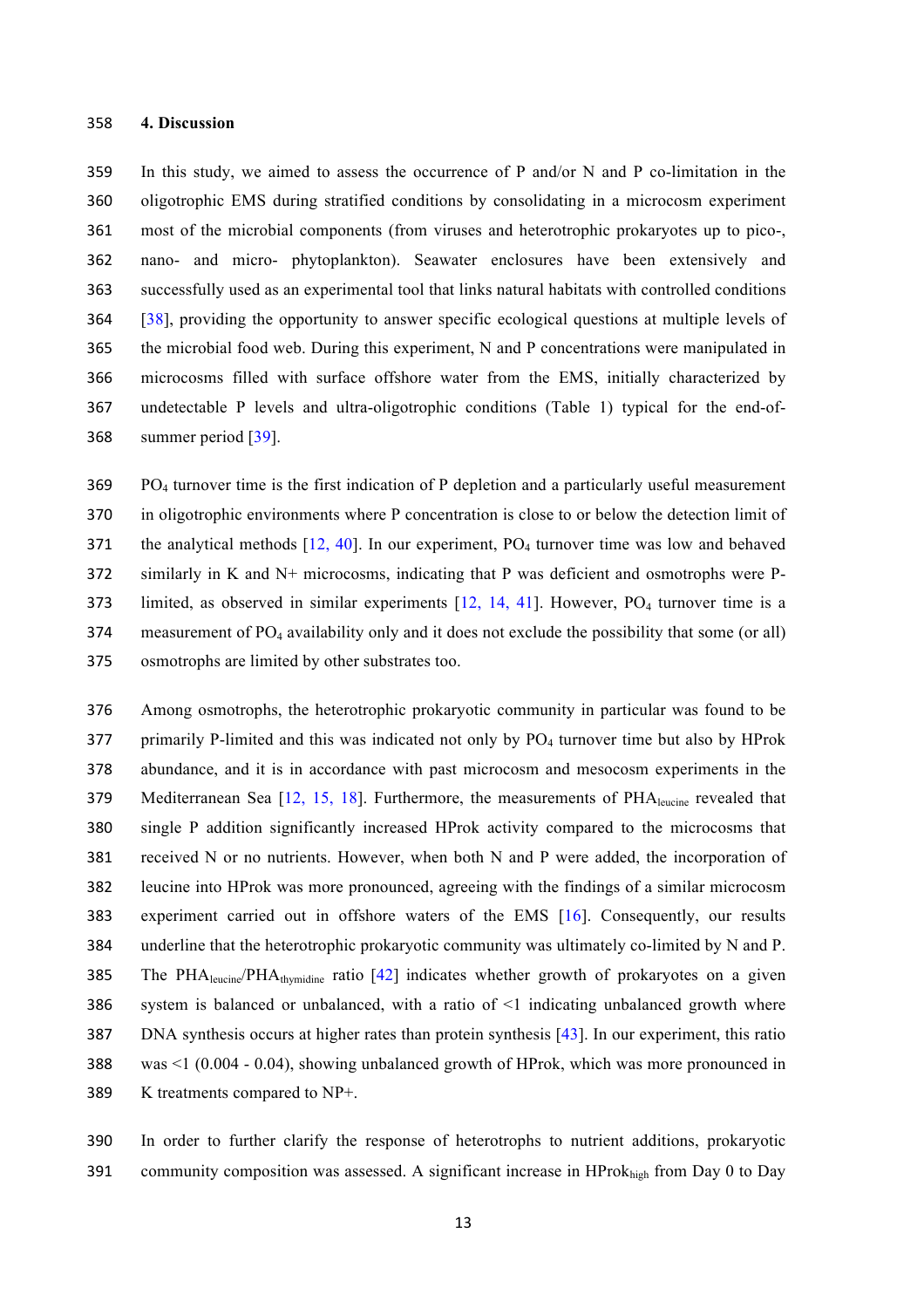4 in both P+ and NP+ incubations implied that highly active HProk [44] dominated the 393 community after enrichment with P. The tight link between  $PHA_{thvmidine}$  and  $HProk_{high}$  in these 394 two treatments (Pearson's correlation,  $r^2=0.778$ , p<0.01, n=15) but not in K and N+ proved 395 that HProk<sub>high</sub> group was responsible for the increased productivity, as seen elsewhere  $[45]$ . Only a minor part of N was consumed when it was added alone, and all microbial components behaved similarly to the control microcosms. While HProk abundance slightly increased in the controls and N+, the overall community composition remained stable and there was no significant difference in the % contribution of HProk members. Moreover, a distinct population with higher SSC signal in the flow cytometry fluorescence plots was developed from Day 1 in NP+ and implied that N and P simultaneous enrichment caused additional alterations in the heterotrophic community, indicating a link with the pronounced PHA increase in NP+ treatment. Similar responses of the prokaryotic community towards cells of larger sizes have been observed in previous experiments under P-stressed conditions [46, 47]. In the oligotrophic subtropical North Atlantic Sea, large prokaryotes accounted for the majority of bacterial biomass in NP+ treated microcosms despite the fact that they were less abundant, as was also the case in our study [48]. This shift is often typified as an advantageous and opportunistic mechanism of P-limited osmotrophs in order to store 409 nutrients in excess [49], successfully avoid ingestion by predators [50] and simultaneously increase competitiveness for nutrient uptake [51]. Phenotypic variation towards large (*size*) and elongated (*shape*) forms of prokaryotic cells might be also related to a higher protein content and could have been followed by another shift towards larger grazers, e.g. ciliates. P addition to the nutrient-limited waters of the EMS has led to an increase of HProk activity, which was subsequently channeled to higher trophic levels without an increase in phytoplankton biomass [15, 52]. In our experiment, heterotrophic flagellates and ciliates abundance was not measured but certainly these microbes played a key role in the system, as suggested by similar experiments where the added nutrients were quickly transferred from bacteria to ciliates through heterotrophic nano-flagellates [e.g. 41].

 Further to the flow cytometric assessment of HProk, changes in prokaryotic community composition (PCC) according to DGGE were significant when P was added either solely or along with N. However, the simultaneous N and P addition had the most pronounced impact on PCC, potentially reflecting the alterations in the % of active cells (common between P+ and NP+) and the appearance of large HProk cells (only in NP+). Different HProk lineages that experience different types of limitation have been also found in nutrient-amendment studies with higher-resolution analytical techniques [18, 36]. DGGE analysis is a molecular fingerprint technique that allows taxonomic assessments in a relatively low resolution and roughly depicts prokaryotic community diversity alterations, possibly masking some minor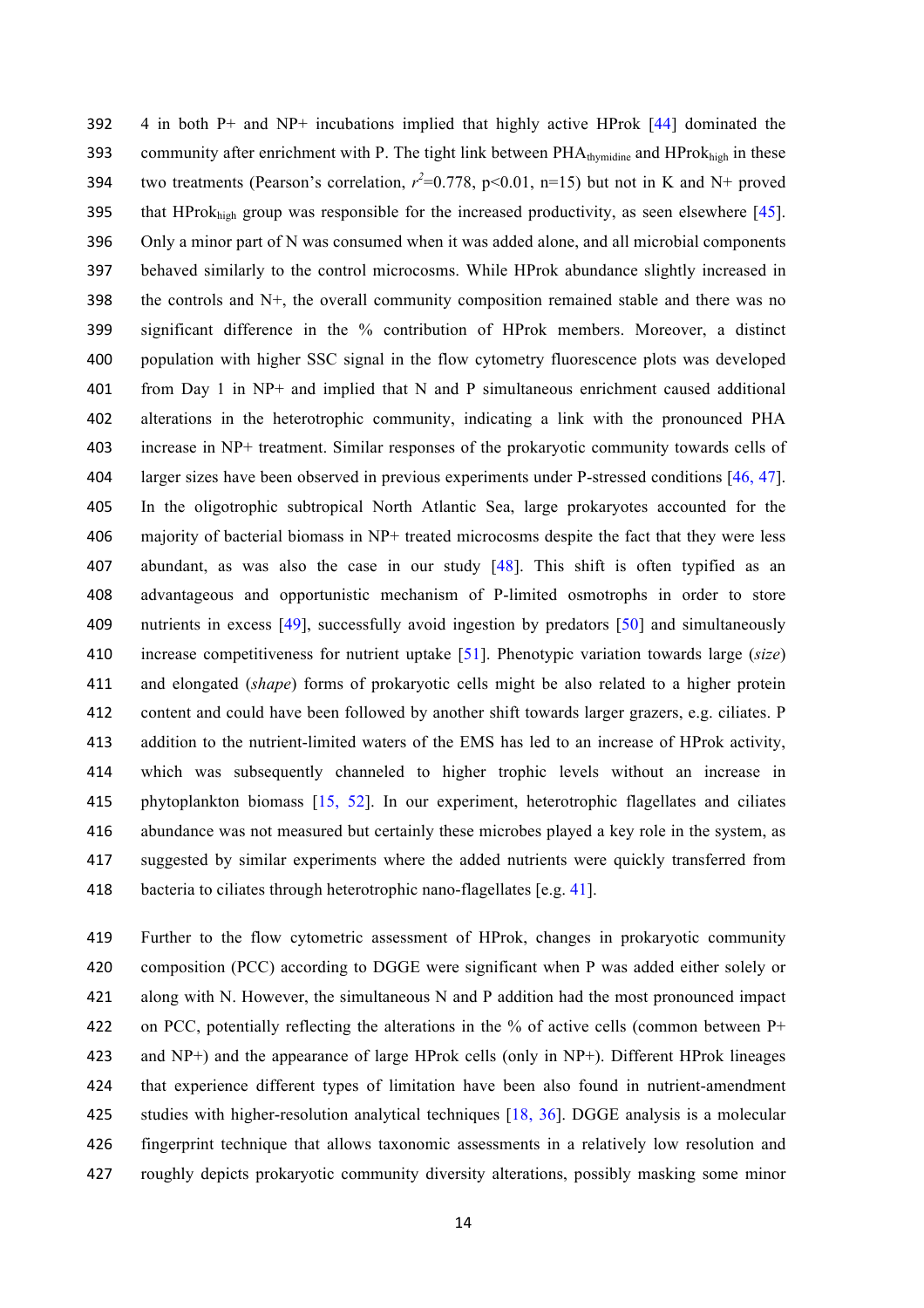ones. However, it is assumed to be a useful approach for monitoring the evolution of prokaryotic assemblages [e.g. 53, 54]. The PCC did not differentiate when N was added alone, confirming that N was either non-limiting or its addition was not sufficient to enhance growth of prokaryotes, as previously mentioned in related studies [36, 55].

 The phytoplankton community seemed to have more complicated responses to the nutrient enrichments. On Day 4, while *Synechococcus* and *Prochlorococcus* abundance responded positively to simultaneous additions only (suggesting N and P co-limitation), autotrophic pico eukaryotes seemed to be only P-limited. In previous experiments, *Synechococcus* as well as the total phytoplankton community responded to simultaneous N and P enrichments, proposing that N or P alone was not adequate for assimilation and growth [16]. During that microcosm experiment, as well as during a larger-scale Lagrangian experiment [41], no response or a decline of autotrophic pico eukaryotes to P additions, respectively, were 440 observed. In our study, these cells increased at both  $P+$  and  $NP+$  after a time lag of two days. The discrepancy between our study and other related ones could imply that autotrophic pico eukaryotes accessed lower levels of the nitrogen pool or were benefited by the high P addition. An increase in cellular pigment content of autotrophic pico-plankton after simultaneous N and P additions has been reported [16] and, in our experiment too, cells of higher phycoerythrin and chlorophyll content characterized *Synechococcus* during Days 3 and 4 only in the NP+ incubations. Sole P addition did not stimulate cyanobacterial growth as expected [56], probably due to severe N limitation driven by the high P input and the resulting low N:P ratio.

 When considering Day 4, indeed *Synechococcus* and *Prochlorococcus* seemed to be N and P co-limited. However, on a temporal scale, all microcosms exhibited shifts in the "cyanobacterial" level, with the two major players showing opposing responses. On one hand, *Synechococcus* appeared in two populations in all microcosms on Day 2 but remained in this form only in K and N+ microcosms until Day 4. It has been previously shown that P and N additions affect the cell cycle of cyanobacteria [57]. As a result, the presence of the separated forms of *Synechococcus* might depict dividing cells. The two distinct populations could also depict different *Synechococcus* strains, which are often found in the Mediterranean waters and depend on ambient P concentrations [58]. On the other hand, *Prochlorococcus* cells were apparent in low numbers from the beginning of the experiment, typical of the sampling depth and season. *Prochlorococcus* immediately diminished in K and N+ microcosms only, implying that they were probably outcompeted by *Synechococcus* cells in these microcosms. In contrast, when P was added (both in P+ and NP+), *Prochlorococcus* abundance increased, possibly taking advantage of the inability of *Synechococcus* to compete efficiently for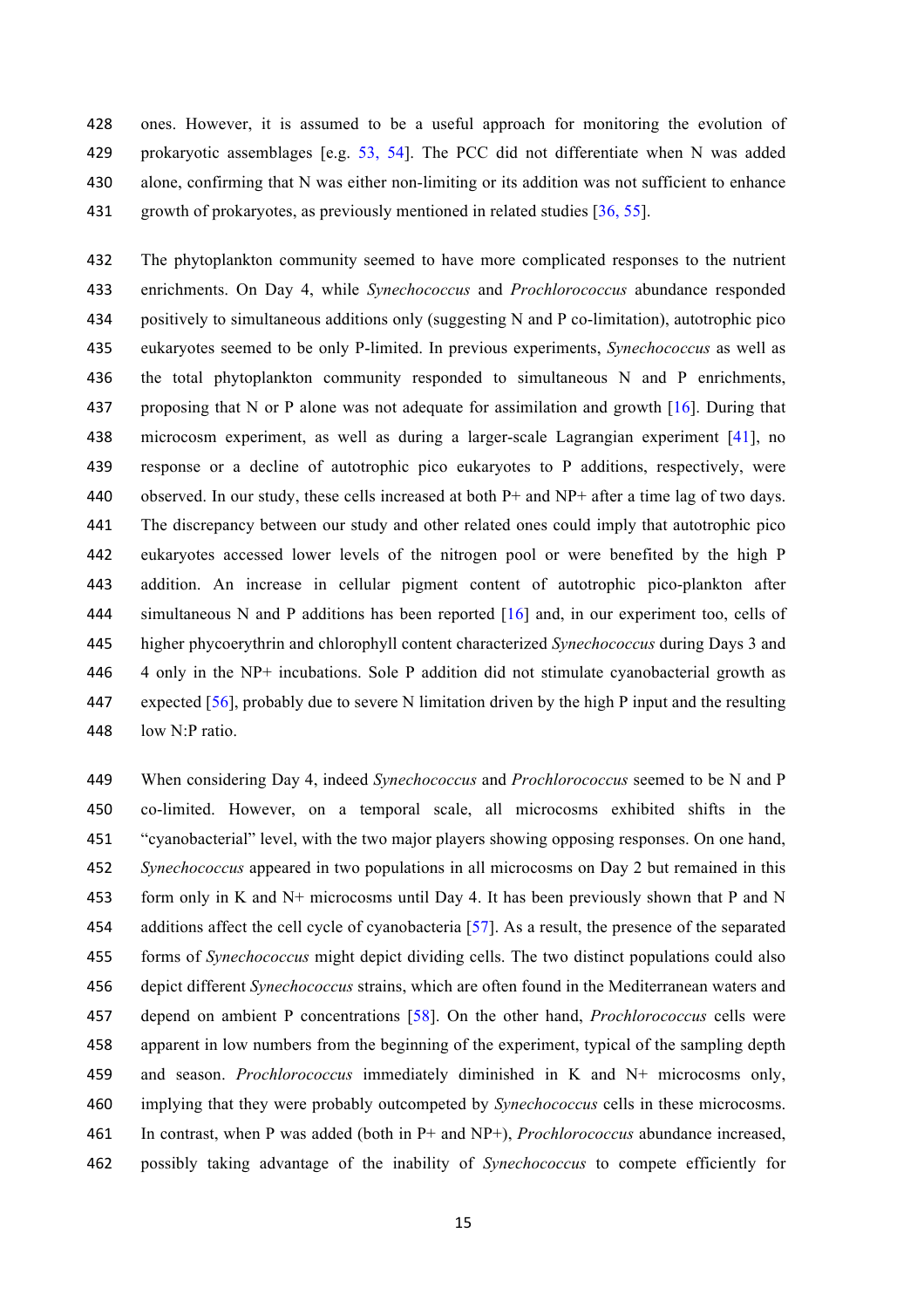inorganic P when in excess, compared to smaller pico- sized prokaryotes (HProk and *Prochlorococcus*), which apparently increased rapidly at that time. Unlike our results, past research [16, 52] showed that *Prochlorococcus* completely disappeared from all incubations irrespective of the nutrients added. It seems that when P was added in our microcosms, *Prochlorococcus* and HProk were the first to respond, despite evidence that *Synechococcus* 468 have superior affinities for  $PQ_4$  than HProk and eukaryotic algal cells [59]. Competition for P between *Prochlorococcus* and HProk [19] could have shaped the community after Day 2, as well as the competition between *Synechococcus* and pico- eukaryotes [60].

 PCC changes observed only in the NP+ incubations may also be associated with the fact that phytoplankton and DOM composition largely affects prokaryotes [61]. Indeed, nano- and micro- phytoplankton growth was co-limited by N and P, and the compositional shifts in this group after nutrient enrichment possibly provided additional substrates for prokaryotic growth [10]. Dinoflagellates significantly increased in NP+ incubations, implying opportunistic behavior, whereas diatoms diminished, contrary to the notion that diatoms usually benefit from rapid or sporadic nutrient pulses [62]. N and P enrichment might have led to increased density-dependent grazing upon diatoms [63]. Additional "pressure" on diatoms could 479 originate from viruses, as NP+ microcosms diatom abundance declined and VLPhigh 480 simultaneously and significantly increased. Laboratory-based studies showed that  $VLP<sub>high</sub>$  infect and cause high mortality in eukaryotic phytoplankton [64], with an increasing pressure after blooming. Extensive phytoplankton losses due to viral lysis could also have occurred in our experiment in the non-nutrient-limited incubations, as it has been shown that viral replication is constrained under inorganic nutrient limitation [65] and P addition causes an induction of prophages [66]. Finally, as diatoms need and acquire more N than P [67], they probably became N-limited after consuming the added amount of nitrogen in NP+, resulting 487 in additional stress upon them. The extremely low N:P ratio in  $P+$  and NP+ microcosms (due to the error in P addition, i.e. higher than the related protocols) might have obscured the growth of several phytoplanktonic taxa that became strongly N-limited, in contrast to previous studies that showed that phytoplankton exhibited increased growth rates under single P addition [e.g. 56].

 Under nutrient-limited conditions, planktonic microbes of small size fractions are expected to dominate and coexist [68]. Co-existence can be achieved by exhibiting different types of limitation, expressing mixotrophic behavior and acquiring phenotypic and genotypic alterations [9, 50, 69] in order to minimize competition and utilize nutrients to their maximum 496 [70]. In the surface EMS waters, where the majority of the growth-limiting labile nutrients are supplied through episodic Saharan dust events [71], it is important to better understand how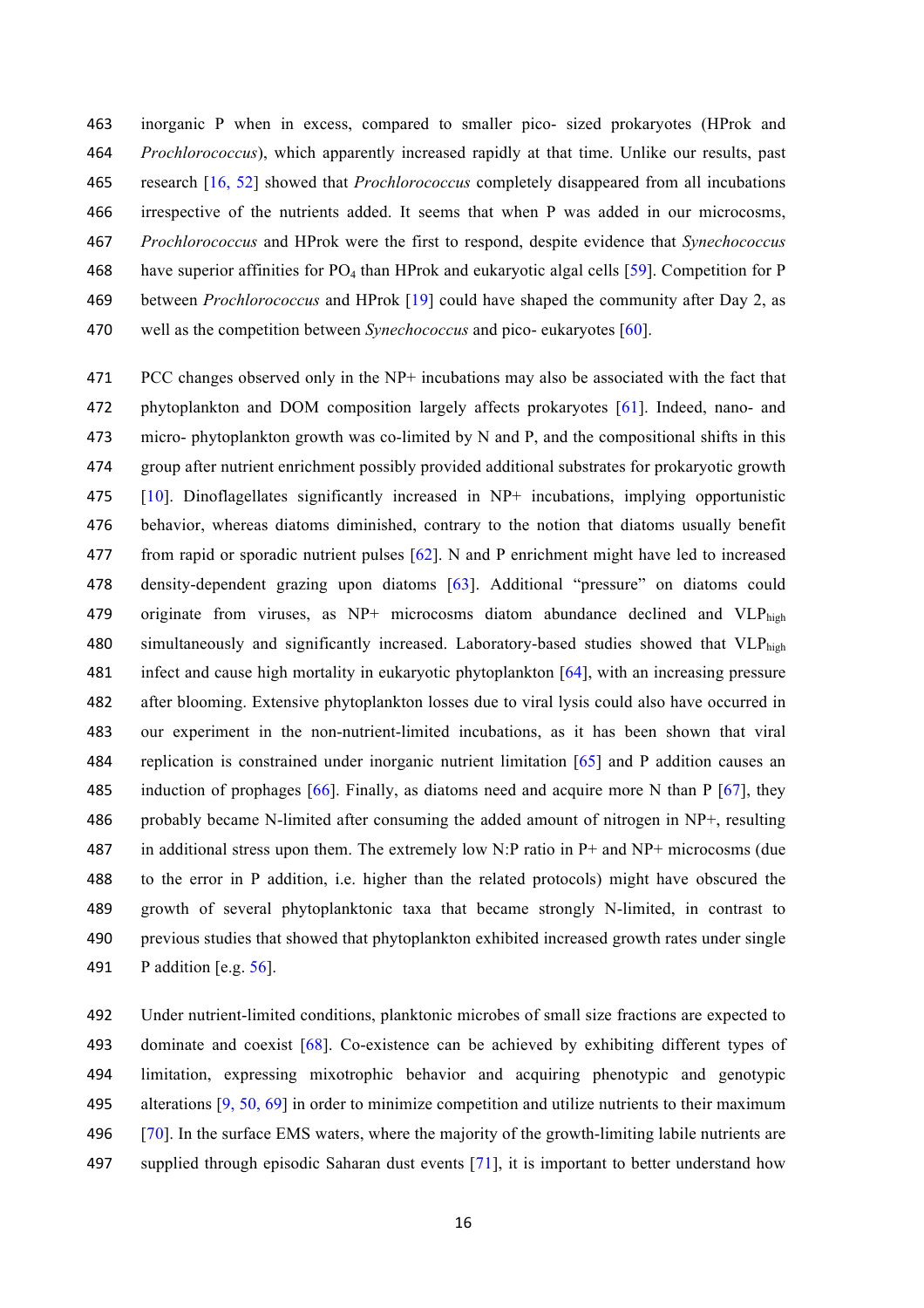the trophic links are affected by nutrient enrichment. The results of our study confirm that heterotrophic and autotrophic microorganisms may primarily compete for the same nutrient (i.e. P) and secondly for another one (i.e. N), as observed in several marine ecosystems over time and space [e.g. 72]. We showed that N and P additions caused a shift towards increased total autotrophic biomass, as previously seen in the Mediterranean [73], and further that different components of HProk and phytoplankton were limited by different substrates. Some of the most complex and diverse patterns of nutrient limitation were detected within autotrophs (*Synechococcus* vs. *Prochlorococcus*, pico vs. nano- and micro- eukaryotic phytoplankton) and within heterotrophs (different prokaryotic lineages). Similar diverse responses among trophic groups resemble dust-enrichment microcosm and mesocosm experiments [74, 75]; on one hand, bacteria exhibited rapid increase in growth rate and alterations in the species-level (driven by P availability), and on the other hand, phytoplankton showed variable responses mainly according to their size and physiological characteristics. Sole P addition had a positive impact on HProk growth, but it was not sufficient to cause compositional changes, as well as a positive impact on autotrophic pico eukaryotes, however not as strong as that after simultaneous N and P addition. Clearer responses were seen on larger phytoplankton: dinoflagellates were limited by N and P and seemed to remain unaffected by losses until the end of the experiment, while diatoms and coccolithophores vanished from all incubations, possibly due to extensive grazing and viral attack, and the exhaustion of available nutrients (mainly strong N limitation). In our study, we also observed taxonomic and phenotypic alterations in the NP+ incubations (with the most pronounced being a shift towards highly pigmented and larger/more active cells, seen in *Synechococcus* and HProk, respectively) that have a critical role in the presence and selective predation/infection of grazers/viruses, and ultimately the channeling of energy to higher trophic groups in the oligotrophic EMS. Based on nitrate and phosphate measurements the EMS microbial ecosystem in summer is assumed to be N and P co-limited. However, our results showed that the actual pattern is more complex, as the type and extent of limitation was highly variable within phytoplankton and HProk; as a result, it is of great value to focus on individual planktonic groups of the microbial food web in order to identify their limiting nutrient(s).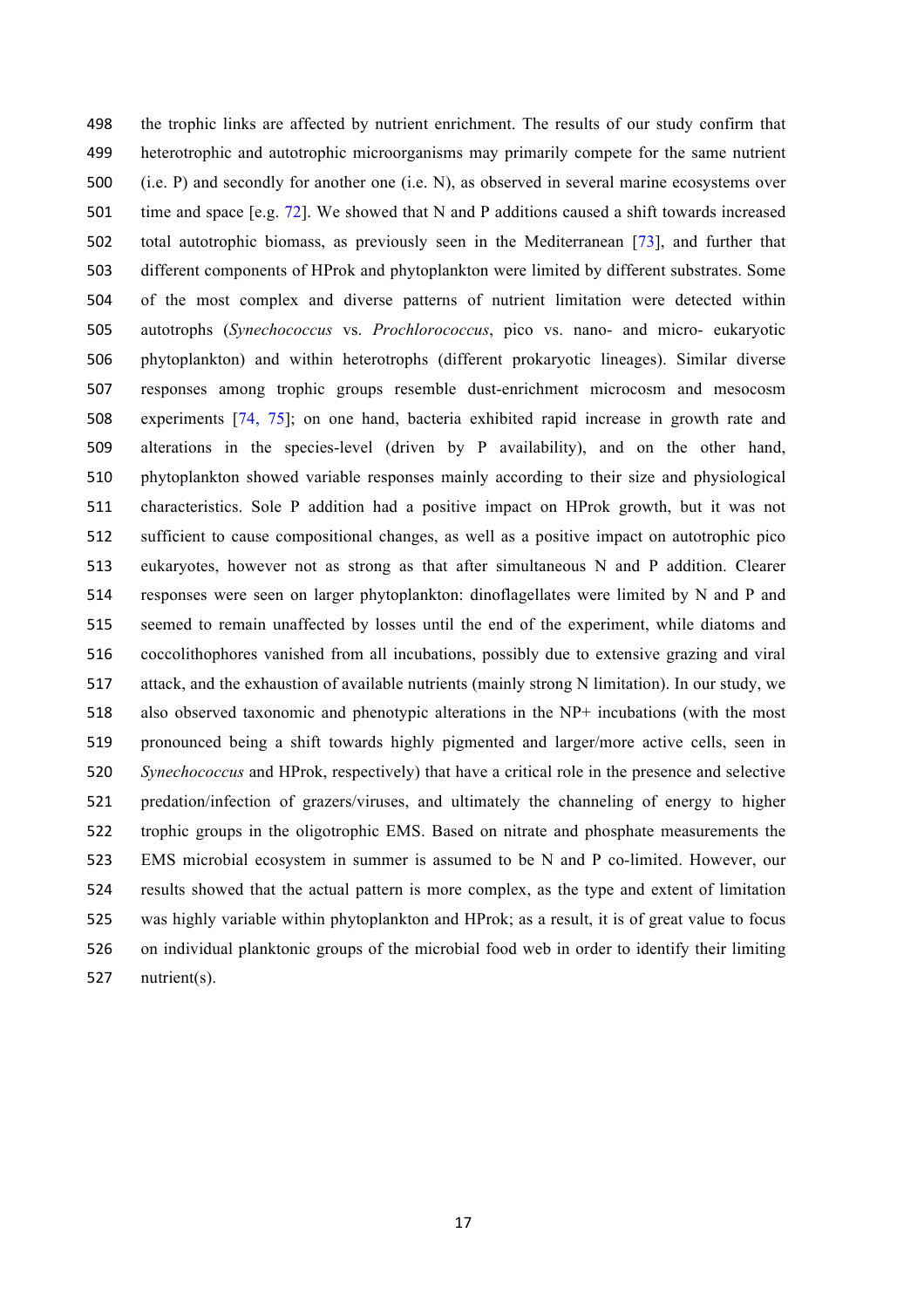# **Acknowledgements**

 This work was funded by the European Union Framework Program (FP7/2007-2013), grant agreement N° 228224, MESOAQUA project. We thank the captain and the crew of *R/V Philia*, as well as Panagiotis Vavilis and Dimitris Apostolakis for their help at sea. We also wish to thank Frede T. Thingstad for his suggestions on the experimental design, as well as Tatiana M. Tsagaraki for her invaluable support in microcosm assembling and advice on statistical analysis. Thanks are also due to Snezana Zivanovic and Eleni Dafnomili for conducting nutrient analyses and Ioannis Tsakalakis for help with primary production measurements. Finally, we thank Sebastian Mas, Emilie Le Floc'h and other members of MEDIMEER and ECOSYM teams for the installation and running of the mesocosm experiment on the new transportable floating *in situ* mesocosm platform with autonomous sensors deployed in the Cretan Sea in September 2011, simultaneously to the present investigation.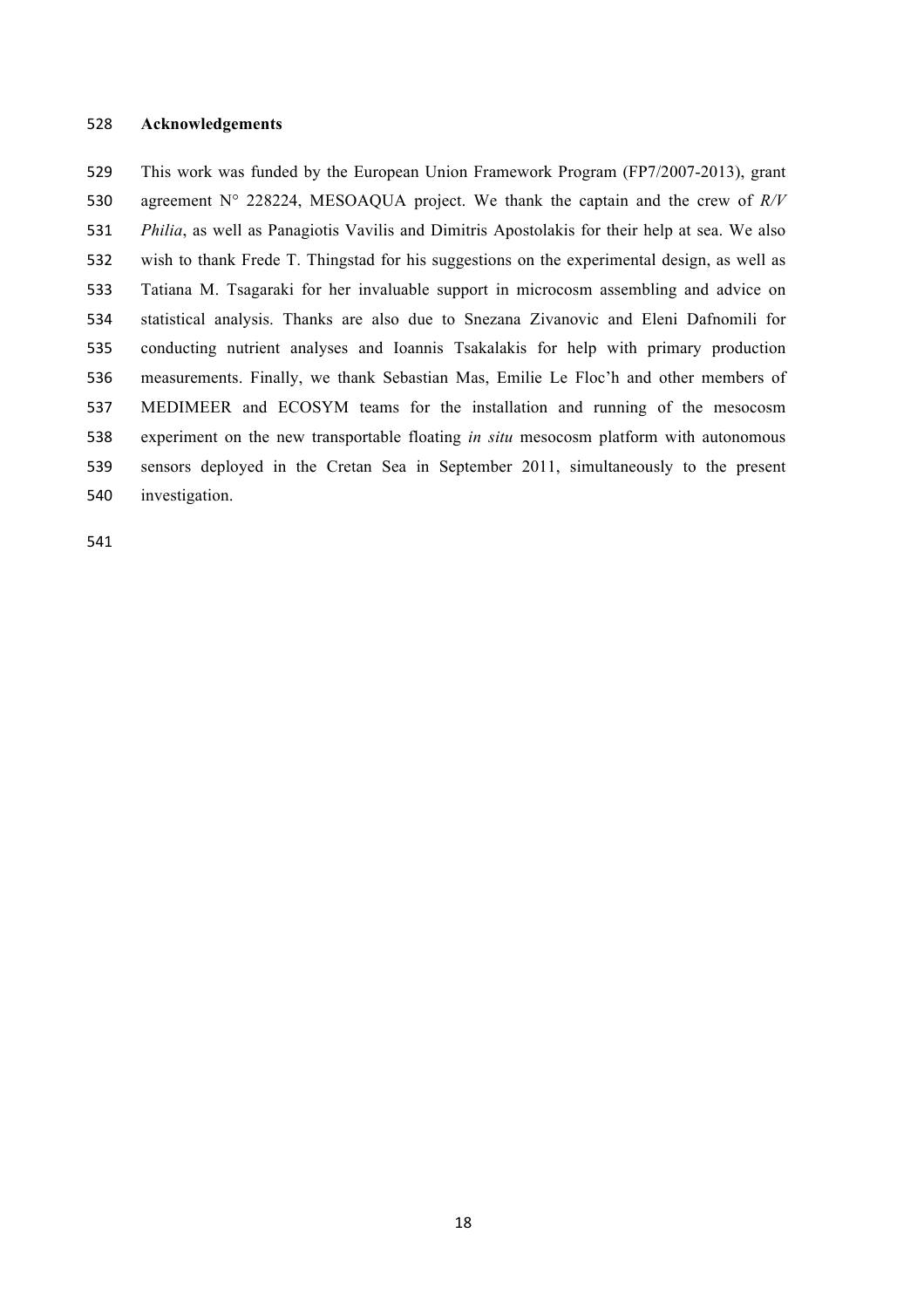#### **References**

- 1. Karl DM (2007) Microbial oceanography: paradigms, processes and promise. Nature 5:759- 769.
- 2. Azov Y (1991) Eastern Mediterranean- a marine desert? Mar Poll Bull 23:225-232.
- 3. Moutin T, Raimbault P (2002) Primary production, carbon export and nutrients availability in western and eastern Mediterranean Sea in early summer 1996 (MINOS cruise). J Mar Syst 33- 34:273–288. doi: 10.1016/S0924-7963(02)00062-3.
- 4. Krom MD, Emeis KC, Van Cappellen P (2010) Why is the Eastern Mediterranean phosphorus limited? Prog Oceanogr 85:236–244. doi: 10.1016/j.pocean.2010.03.003.
- 5. Turley CM, Bianchi M, Christaki U, Conan P, Harris JRW, Psarra S, Ruddy G, Stutt ED, Tselepides A, Van Wambeke F (2000) Relationship between primary producers and bacteria in an oligotrophic sea- the Mediterranean and biogeochemical implications. Mar Ecol Prog Ser 193:11-18.
- 6. Moutin T, Thingstad TF, Van Wambeke F, Marie D, Slawyk G, Raimbault P (2002) Does competition for nanomolar phosphate supply explain the predominance of the cyanobacterium *Synechococcus*? Limnol Oceanogr 47(5):1562-1567.
- 7. Krom MD, Herut B, Mantoura RFC (2004) Nutrient budget for the Eastern Mediterranean: Implications for phosphorus limitation. 49:1582–1592. doi: 10.4319/lo.2004.49.5.1582.
- 8. Wassmann P, Ypma JE, Tselepides A (2000) Vertical flux of faecal pellets and microplankton on the shelf of the oligotrophic Cretan Sea (NE Mediterranean Sea). Prog Oceanogr 46:241– 258. doi: 10.1016/S0079-6611(00)00021-5.
- 9. Hartmann M, Grob C, Tarran GA, Martin AP, Burkill PH, Scalan DJ, Zubkov VM (2012) Mixotrophic basis of Atlantic oligotrophic ecosystems. Proc Natl Acad Sci USA 109(15):5756- 5760.11. Fouilland E, Mostajir B (2010) Revisited phytoplanktonic carbon dependency of heterotrophic bacteria in freshwaters, transitional, coastal and oceanic water. FEMS Microbiol Ecol 73:419-429. doi: 10.1073/pnas.1118179109.
- 10. Fouilland E, Mostajir B (2010) Revisited phytoplanktonic carbon dependency of heterotrophic bacteria in freshwaters, transitional, coastal and oceanic waters. FEMS Microbiol Ecol 73:419– 429. doi: 10.1111/j.1574-6941.2010.00896.x.
- 11. Koch AL (1996) What size should a bacterium be? A question of scale. Annu Rev Microbiol 50:317–348. doi: 10.1146/annurev.micro.50.1.317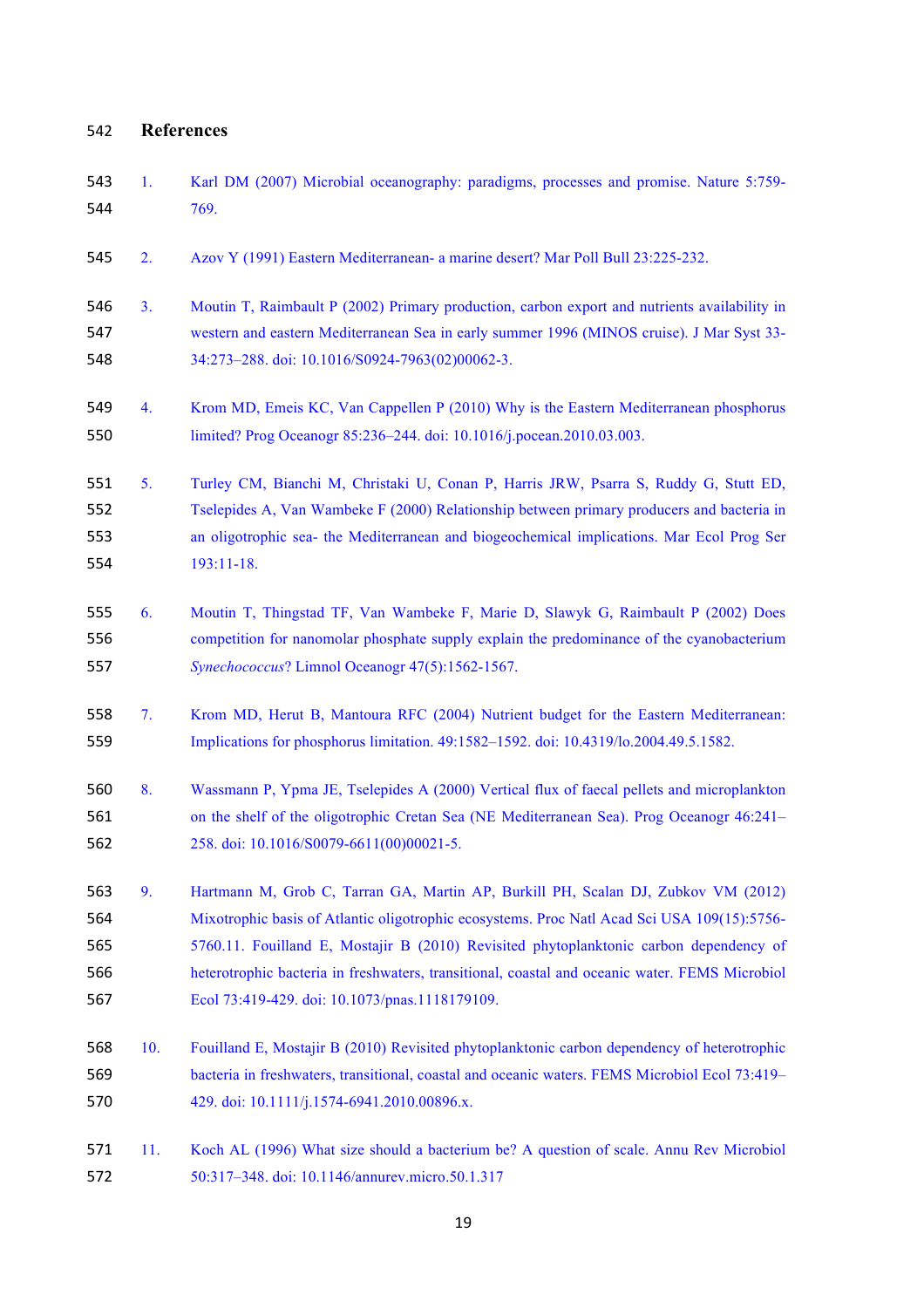- 12. Tanaka T, Thingstad TF, Christaki U, Colombet J, Cornet-Barthaux V, Courties C, Grattepanche J-D, Lagaria A, Nedoma J, Oriol L, Psarra S, Pujo-Pay M, Van Wambeke F (2011) Lack of P-limitation of phytoplankton and heterotrophic prokaryotes in surface waters 576 of three anticyclonic eddies in the stratified Mediterranean Sea. Biogeosciences 8:525-538.
- 13. Gilbert JA, Thomas S, Cooley NA, Kulakova A, Field D, Booth T, McGrath JW, Quinn JP, Joint I (2009) Potential for phosphonoacetate utilization by marine bacteria in temperate coastal waters. Environ Microbiol 11(1):111-125. doi: 10.1111/j.1462-2920.2008.01745.x
- 14. Zohary T, Robarts RD (1998) Experimental study of microbial P limitation in the eastern Mediterranean. Limnol Oceanogr 43:387–395. doi: 10.4319/lo.1998.43.3.0387
- 15. Thingstad TF, Krom MD, Mantoura RFC, Flaten GAF, Groom S, Herut B, Law CS, Pasternak 583 A, Pitta P, Psarra S, Rassoulzadegan F, Tanaka T, Tselepides A, Wassmann P, Woodward EMS, Wexels Riser C, Zodiatis G, Zohary T (2005) Nature of phosphorus limitation in the ultraoligotrophic Eastern Mediterranean. Science 309:1068-1071. doi: 10.1126/science.1112632
- 16. Zohary T, Herut B, Krom MD, Mantoura, RFC, Pitta P, Psarra S, Rassoulzadegan F, Stambler N, Tanaka T, Thingstad TF, Woodward EMS (2005) P-limited but N and P co-limited phytoplankton in the Eastern Mediterranean- a microcosm experiment. Deep Sea Res Part 2 Top Stud Oceanogr 52:3011-3023. doi: 10.1016/j.dsr2.2005.08.011
- 17. Kirchman D (1994) The uptake of inorganic nutrients by heterotrophic bacteria. Microb Ecol 28:255–271.
- 18. Sebastián M, Gasol JM (2013) Heterogeneity in the nutrient limitation of different bacterioplankton groups in the Eastern Mediterranean Sea. ISME J 7:1665–8. doi: 10.1038/ismej.2013.42
- 19. Sala MM, Peters F, Gasol JM, Pedrós-Alió C, Marrasé C, Vaqué D (2002) Seasonal and spatial variations in the nutrient limitation of bacterioplankton growth in the northwestern Mediterranean. Aquat Microb Ecol 27:47-56. doi: 10.3354/ame027047.
- 20. Van Wambeke F, Christaki U, Giannakourou A, Moutin T, Souvemerzoglou K (2002) Longitudinal and vertical trends of bacterial limitation by phosphorus and carbon in the Mediterranean Sea. Microbial Ecol 43:119-133. doi: 10.1007/s00248-001-0038-4.
- 21. Pinhassi J, Gómez-Consarnau L, Alonso-Sáez L, Sala MM, Vidal M, Pedrós-Alió C, Gasol JM (2006) Seasonal changes in bacterioplankton nutrient limitation and their effects on bacterial community composition in the NW Mediterranean Sea. Aquat Microb Ecol 44:241-252. doi: 10.3354/ame044241.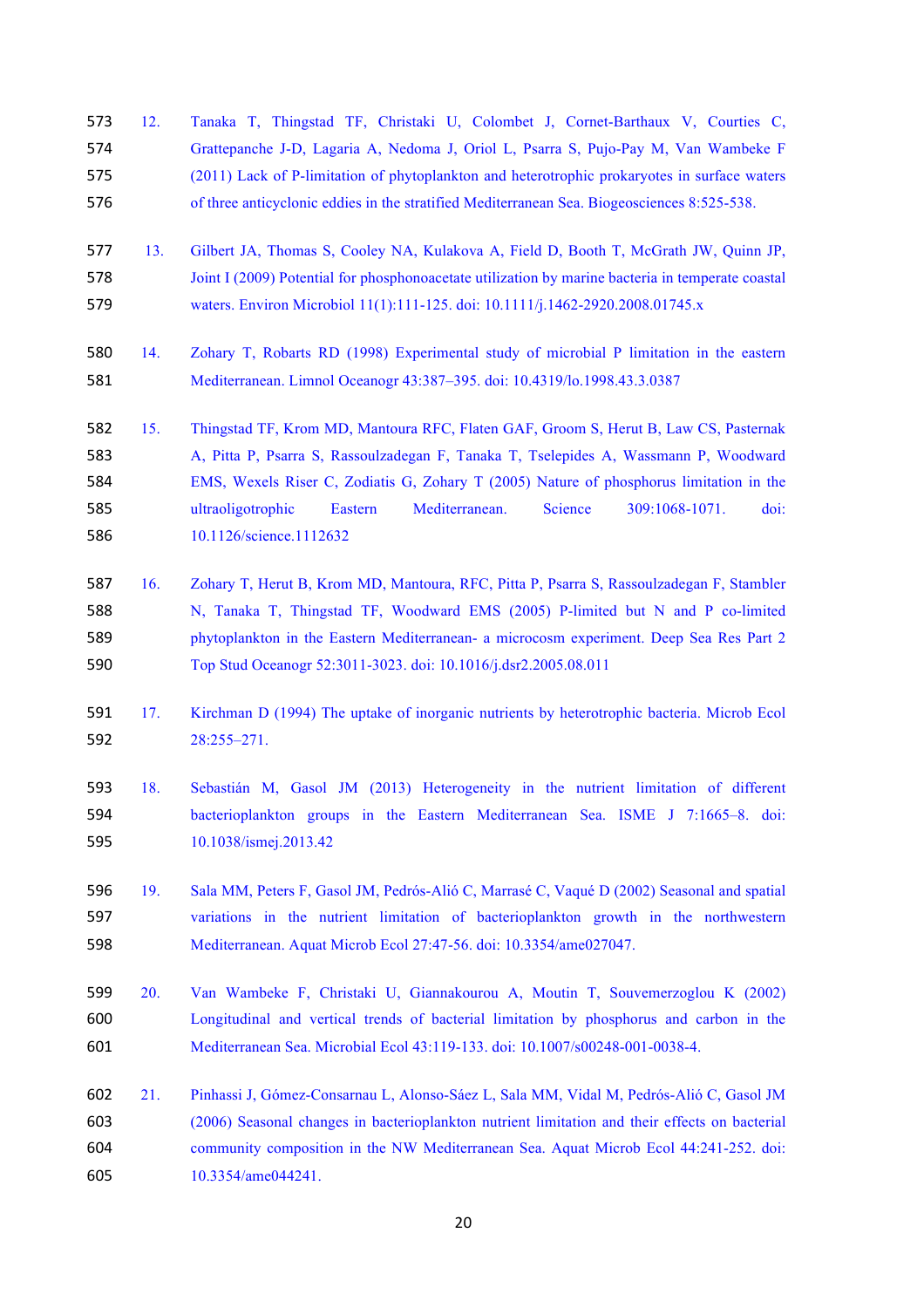- 22. Thingstad TF (2000) Elements of a theory for the mechanisms controlling abundance, diversity, and biogeochemical role of lytic bacterial viruses in aquatic systems. Limnol Oceanogr 45(6):1320–1328. doi: 10.4319/lo.2000.45.6.1320.
- 23. Gifford SM, Sharma S, Booth M, Moran MA (2012) Expression patterns reveal niche diversification in a marine microbial assemblage. ISME J 7:281–298. doi: 10.1038/ismej.2012.96.
- 24. Ivančič I, Deggobis D (1984) An optimal manual procedure for ammonia analysis in natural waters by the indophenol blue method. Water Res 18:1143–1147. doi: 10.1016/0043- 1354(84)90230-6.
- 25. Strickland JDH, Parsons TR (1972) Determination of phosphorus. *In* Strickland JDH, Parsons 616 TR. (ed), A Practical Handbook of Seawater Analysis,  $2<sup>nd</sup>$  ed, Bulletin No 167, Fisheries Research Board of Canada. Ottawa.
- 26. Thingstad TF, Skjoldal EF. Bohne RA (1993) Phosphorus cycling and algal-bacterial competition in Sandsfjord, western Norway. Mar Ecol Prog Ser 99:239-259. doi: 10.3354/meps099239.
- 27. Kirchman DEK (2001) Measuring bacterial biomass production and growth rates from leucine incorporation in natural aquatic environments, p. 227-237. *In* Paul JH (ed), Marine microbiology. Methods in microbiology, vol 30, St Petersburg, Florida, USA.
- 28. Smith S, Azam F (1992) A simple economical method for measuring bacterial protein synthesis rates using 3Leucine. Marine Microbial Food Webs 6:170-114.
- 29. Fukuda R, Ogawa H, Nagata T, Koike I (1998) Direct determination of carbon and nitrogen contents of natural bacterial assemblages in marine environments. Appl Environ Microb 64(9):3352-3358.
- 629 30. Steemann Nielsen E (1952) The use of radioactive carbon  $(^{14}C)$  for measuring organic production in the sea. Jour Conseil 18:117-140.
- 31. Copin-Montegut C (1993) Alkalinity and carbon budgets in the Mediterranean sea. Global Biogeochem Cy 4:915–925.
- 32. Marie D, Brussaard CPD, Thyrhaug R, Bratbak G, Vaulot D (1999) Enumeration of marine viruses in culture and natural samples by flow cytometry. Appl Environ Microb 65(1):45-52.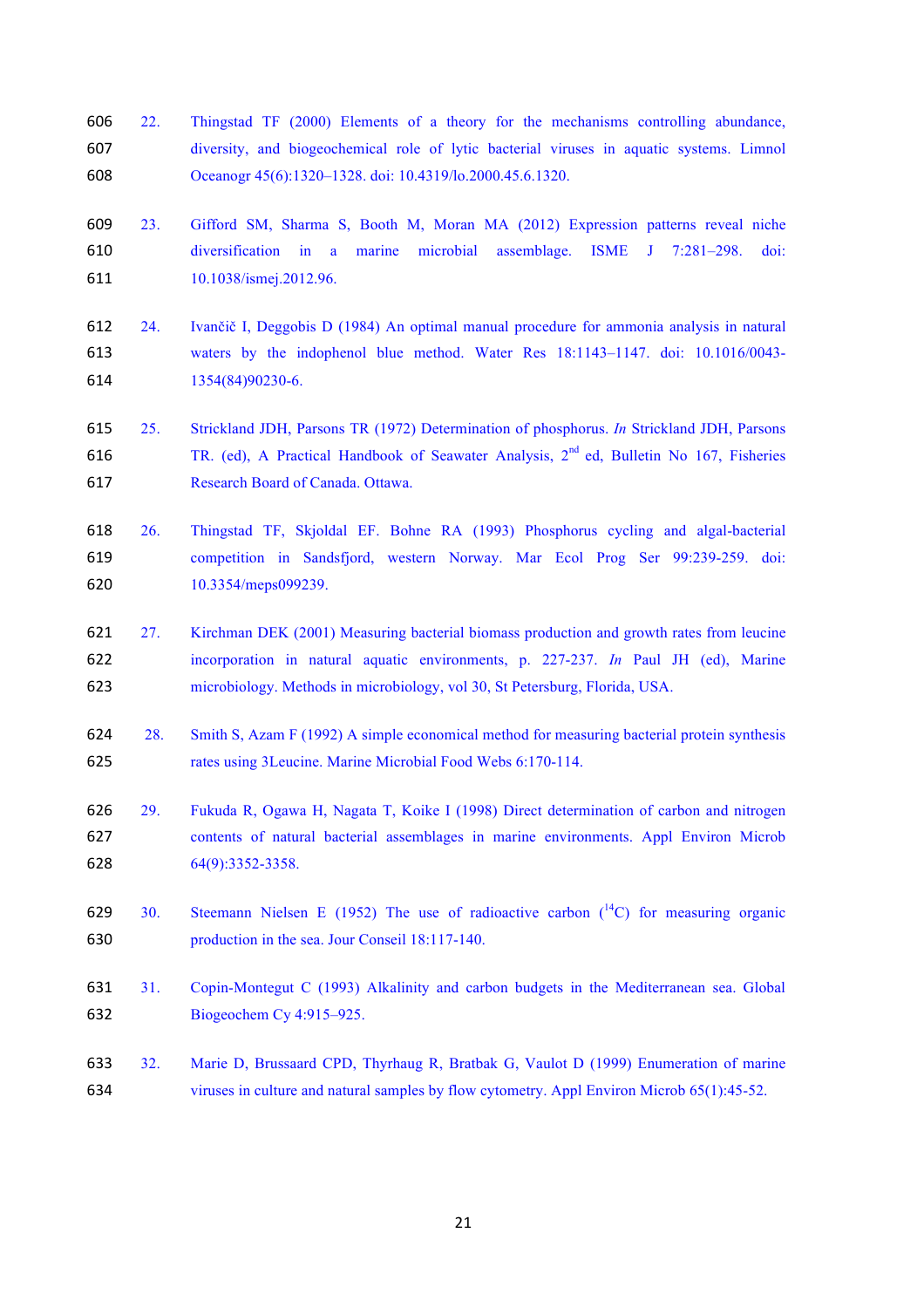- 33. Marie D, Partensky F, Jacquet S, Vaulot D (1997) Enumeration and cell cycle analysis of natural populations of marine picoplankton by flow cytometry using the nucleic acid stain SYBR Green I. Appl Environ Microbiol 63:186–193.
- 34. Utermöhl H (1958) Zur Vervollkommung der quantitativen phytoplankton methodik. Mitt Internat Verein Limnol 9:1-38.
- 35. Massana R, Murray AE, Preston CM, DeLong EF (1997) Vertical distribution and phylogenetic characterization of marine planktonic Archaea in the Santa Barbara Channel. Appl Environ Microbiol 63(1):50–56.
- 36. Fodelianakis S, Pitta P, Thingstad TF, Kasapidis P, Karakassis I, Ladoukakis ED (2014*a*) Phosphate addition has minimal short-term effects on bacterioplankton community structure of the P-starved Eastern Mediterranean. Aquat Microb Ecol 72:98-104. doi: 10.3354/ame01693
- 37. Fodelianakis S, Papageorgiou N, Karakassis I, Ladoukakis ED (2015) Community structure changes in sediment bacterial communities along an organic enrichment gradient associated with fish farming. Ann Microbiol 65:331–338. doi: 10.1007/s13213-014-0865-4.
- 38. Taub FB (1997) Unique information contributed by multispecies systems: examples from the standardized aquatic microcosm. Ecol Appl 7(4):1103-1110.
- 39. Siokou-Frangou I, Christaki U, Mazzocchi MG, Montresor M, Ribera d' Alcalá M, Vaqué D, Zingone A (2010) Plankton in the open Mediterranean Sea: a review. Biogeosciences 7:1543- 1586. doi: 10.5194/bg-7-1543-201.
- 40. Moutin T, Karl DM, Duhamel S, Rimmelin P, Raimbault P, Van Mooy BAS, Claustre H (2008) Phosphate availability and the ultimate control of new nitrogen input by nitrogen fixation in the tropical Pacific Ocean. Biogeosciences Discuss 4:2407–2440. doi: 10.5194/bgd-4-2407-2007.
- 41. Pitta P, Stambler N, Tanaka T, Zohary T, Tselepides A, Rassoulzadegan F (2005) Biological response to P addition in the Eastern Mediterranean Sea. The microbial race against time. Deep Res Part II Top Stud Oceanogr 52:2961–2974. doi: 10.1016/j.dsr2.2005.08.012.
- 42. Chin-Leo G, Kirchman DL (1990) Unbalanced growth in natural assemblages of marine bacterioplankton. Mar Ecol Prog Ser 63:1-8. doi: 10.3354/meps063001.
- 43. Gasol JM, Alonso-Sáez L, Vaqué D, Baltar F, Calleja ML, Duarte CM, Arístegui J (2009) Mesopelagic prokaryotic bulk and single-cell heterotrophic activity and community composition in the NW Africa-Canary Islands coastal-transition zone. Prog Oceanogr 83:189- 196. doi: 10.1016/j.pocean.2009.07.014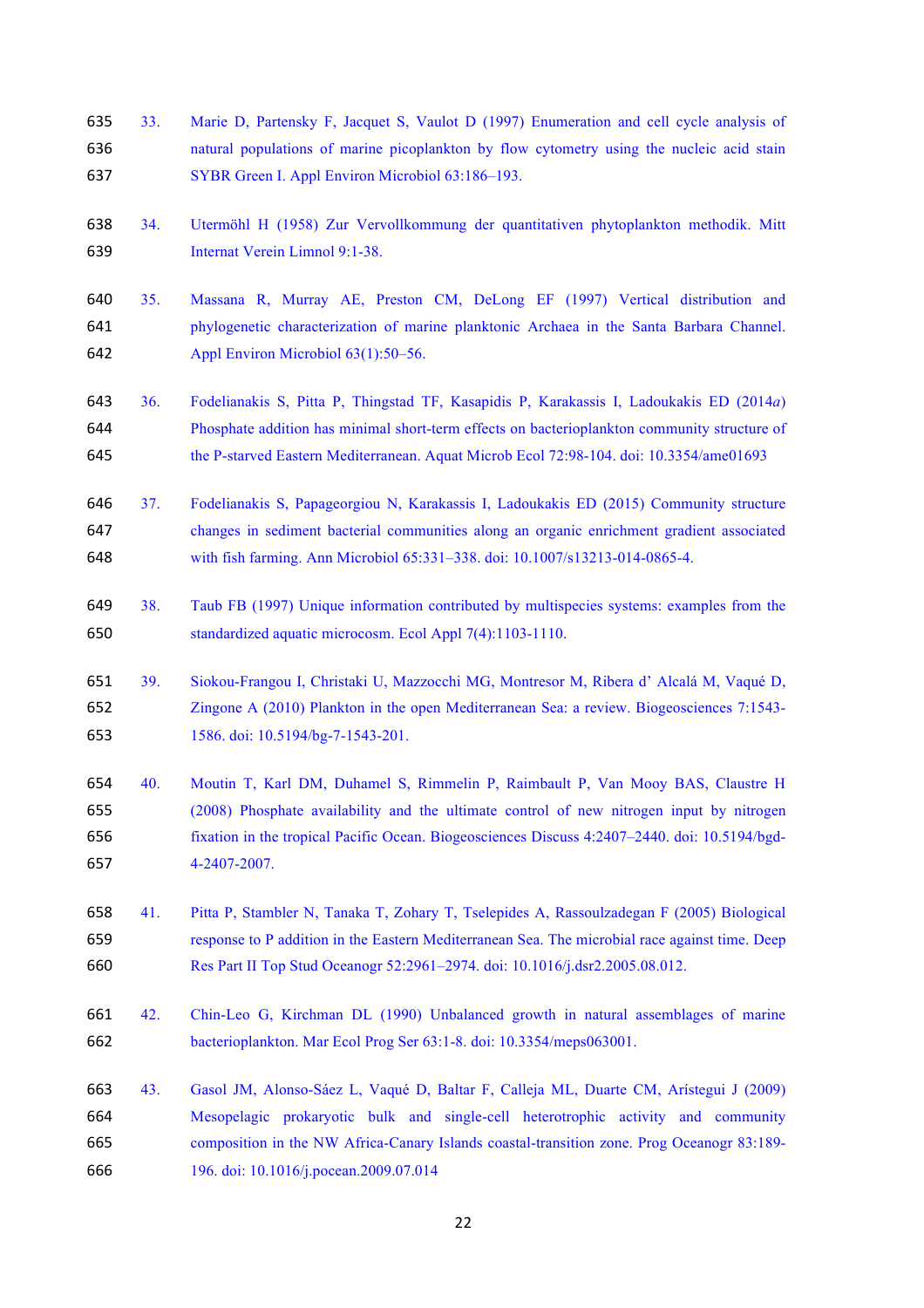- 44. Gasol JM, Zweifel UL, Peters F, Fuhrman JA, Hangstrom Å (1999) Significance of size and nucleic acid content heterogeneity as measured by flow cytometry in natural plankton bacteria. Appl Environ Microb 65(10):4475-4483.
- 45. Bonilla-Findji O, Herndl GJ, Gattuso J-P, Weinbauer G (2009) Viral and flagellate control of prokaryotic production and community structure in offshore Mediterranean waters. Appl Environ Microb 75(14):4801-4812. doi: 10.1128/AEM.01376-08.
- 46. Ovreås L, Bourne D, Sandaa R-A, Casamayor EO, Benlloch S, Goddard V, Smerdon G, Heldal M, Thingstad TF (2003) Response of bacterial and viral communities to nutrient manipulations in seawater mesocosms. Aquat Microb Ecol 31:109-121. doi: 10.3354/ame031109
- 47. Sebastián M, Pitta P, González JM, Thingstad TF, Gasol JM (2012) Bacterioplankton groups involved in the uptake of phosphate and dissolved organic phosphorus in a mesocosm experiment with P-starved Mediterranean waters. Environ Microbiol 14:2334-2347. doi: 10.1111/j.1462-2920.2012.02772.x
- 48. Mills MM, Moore CM, Langlois R, Milne A, Achterberg E, Nachtigall K, Lochte K, Geider RJ, La Roche J (2008) Nitrogen and phosphorus co-limitation of bacterial productivity and growth in the oligotrophic subtropical North Atlantic. Limnol Oceanogr 53(2):824-834. doi: 10.4319/lo.2008.53.2.0824.
- 49. Martin P, Dyhrman ST, Lomas MW, Poulton NJ, Van Mooy BAS (2014) Accumulation and enhanced cycling of polyphosphate by Sargasso Sea plankton in response to low phosphorus. Proc Natl Acad Sci USA 111(22):8089-8094. doi: 10.1073/pnas.1321719111.
- 50. Matz C, Jürgens K (2003) Interaction of nutrient limitation and protozoan grazing determines the phenotypic structure of a bacterial community. Microb Ecol 45:384–398. doi: 10.1007/s00248-003-2000-0.
- 51. Tammert H, Lignell R, Kisand V, Olli K (2012) Labile carbon supplement induces growth of filamentous bacteria in the Baltic Sea. Aquat Biol 15:121–134. doi: 10.3354/ab00424.
- 52. Krom MD, Thingstad TF, Brenner S, Carbo P, Drakopoulos P, Fileman TW, Flaten GAF, Groom S, Herut B, Kitidis V, Kress N, Law CS, Liddicoat MI, Mantoura RFC, Pasternak A, Pitta P, Polychronaki T, Psarra S, Rassoulzadegan F, Skjoldal EF, Spyres G, Tanaka T, Tselepides A, Wassmann P, Wexels Riser C, Woodward EMS, Zodiatis G, Zohary T (2005). Summary and overview of the CYCLOPS P addition Lagrangian experiment in the Eastern Mediterranean. Deep Res Part II Top Stud Oceanogr 52:3090-3108.
- 53. Schäfer H, Bernard L, Courties C, Lebaron P, Servais P, Pukall R, Stackebrandt E, Troussellier M, Guindulain T, Vives-Rego J, Muyzer G (2001) Microbial community dynamics in the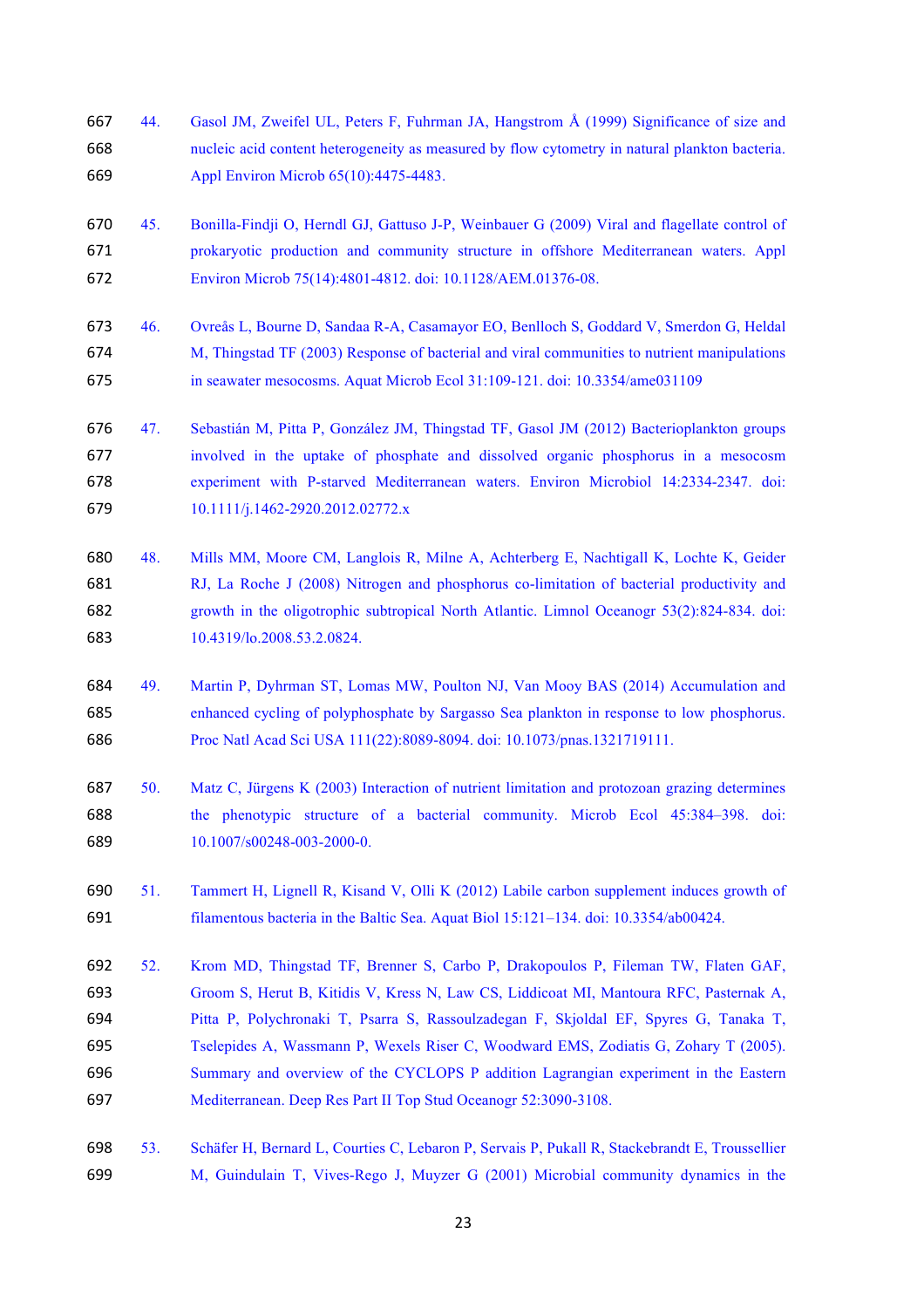- Mediterranean nutrient-enriched sweater mesocosms: changes in the genetic diversity of bacterial populations. FEMS Microbiol Ecol 34:243-253.
- 54. Cleary FR, Smalla K, Mendonca-Hagler LCS, Gomes NCM (2012). Assessment oof variaiton in bacterial composition among microhabitats in a mangrove environment using DGGE fingerprint and barcoded pyrosequencing. PLoS 7(1):1-8. doi: 10.1371/journal.pone.0029380
- 55. Joint I, Henriksen P, Fonnes GA, Bourne D, Thingstad TF, Riemann B (2002) Competition for inorganic nutrients between phytoplankton and bacterioplankton in nutrient manipulated mesocosms. Aquat Microb Ecol 29:145-159.
- 56. Psarra S, Zohary T, Krom MD, Mantoura FC, Polychronaki T, Stambler N, Tanaka T, Tselepides A, Thingstad TF (2005). Phytoplankton response to a Lagrangian phosphate addition in the Levantine Sea (Eastern Mediterranean). Deep Res Part II Top Stud Oceanogr 52:2944-2960.
- 57. Vaulot D, Nebot N, Marie D, Fukai E (1996) Effect of phosphorus on the *Synechococcus* cell cycle in surface Mediterranean waters during summer. Appl Environ Microb 62(7):2527-2533.
- 58. Lasternas S, Agustí S, Duarte CM (2010) Phyto- and bacterioplankton abundance and viability and their relationship with phosphorus across the Mediterranean Sea. Aquat Microb 60:175- 716 191. doi: 10.3354/ame01421.
- 59. Tanaka T, Rassoulzadegan F, Thingstad TF (2003) Measurements of phosphate affinity constants and phosphorus release rates from the microbial food web in Villefranche Bay, northwestern Mediterranean. Limnol Oceanogr 48(3):1150-1160. doi: 10.4319/lo.2003.48.3.1150.
- 60. Dolan JR, Thingstad TF, Rassoulzadegan F (1996) Phosphorus transfer between microbial size-fractions in Villefranche Bay (North Western Mediterranean Sea), France, in autumn 1992. Ophelia 41(1):15–22.
- 61. Arrieta J, Herndl GJ (2002) Changes in bacterial β-glucosidase diversity during a coastal phytoplankton bloom. Limnol Oceanogr 47:594–599. doi: 10.4319/lo.2002.47.2.0594.
- 62. Allen AE, Dupont CL, Oborník M, Horák A, Nunes-Nesi A, McCrow JP, Zheng H, Johnson DA, Hu H, Fernie AR, Bowler C (2011) Evolution and metabolic significance of the urea cycle in photosynthetic diatoms. Nature 473:203-209.
- 63. Kang HK, Poulet S, Ju SJ (2007) Direct examination of the dietary preference of the copepod *Calanus helgolandicus* using the colorimetric approach. Ocean Sci J 42(3):193–197. doi: 731 10.1007/BF03020923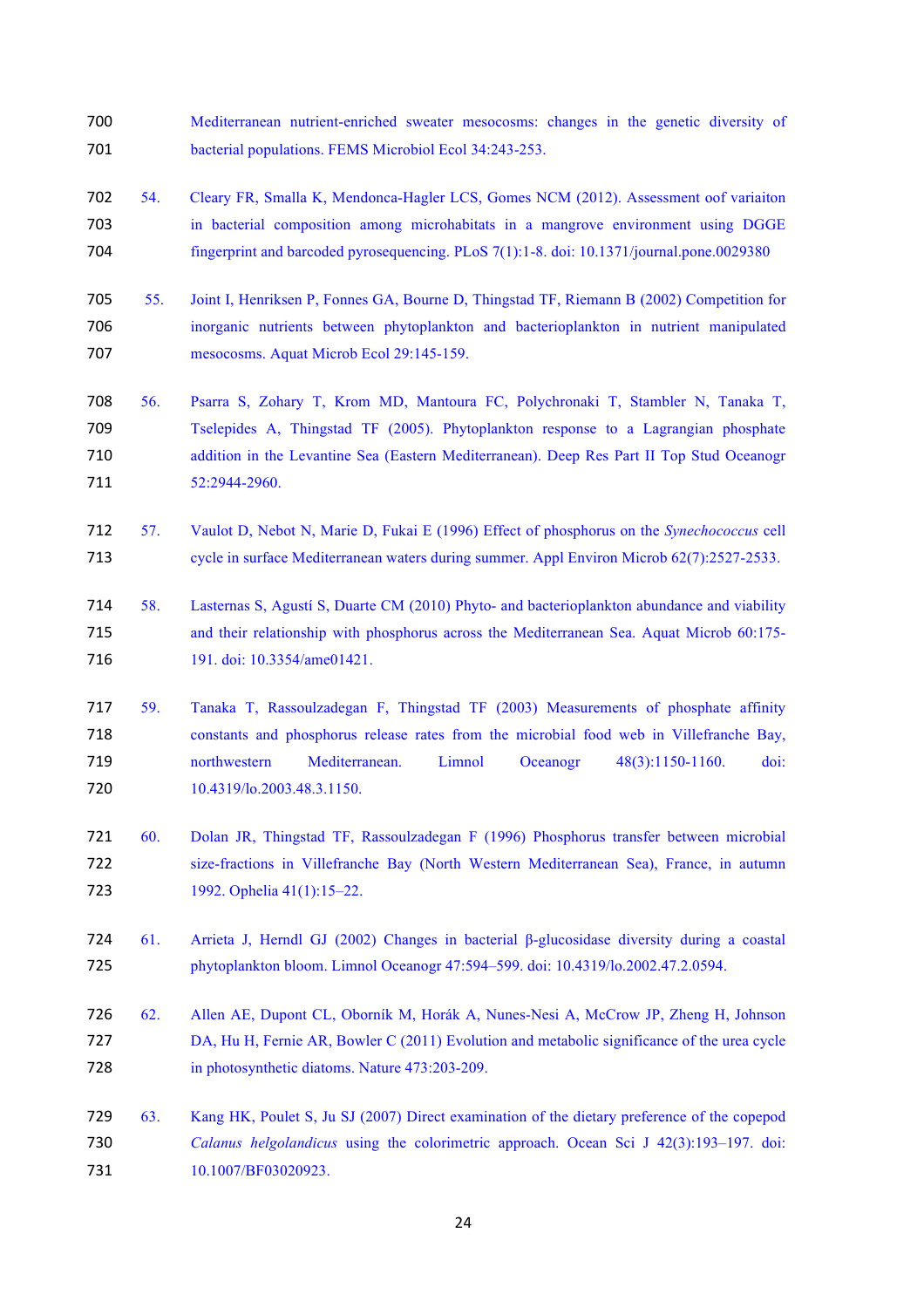- 64. Brussaard CPD, Short SM, Frederickson CM, Suttle CA (2004*b*) Isolation and phylogenetic analysis of novel viruses infecting the phytoplankton *Phaeocystis globosa* (Prymnesiophyceae). Appl Environ Microb 70(6):3700-3705. doi: 10.1128/AEM.70.6.3700-3705.2004. 65. Wilson WH, Mann NH (1997) Lysogenic and lytic viral production in marine microbial communities. Aquat Microb Ecol 13:95–100. doi: 10.3354/ame013095 66. Boras JA, Sala MM, Vázquez-Domínguez E, Weinbauer MG, Vaqué D (2009) Annual changes of bacterial mortality due to viruses and protists in an oligotrophic coastal environment (NW Mediterranean). Environ Microbiol 11(5):1181-1193. 67. Tantanasarit C, Englade AJ, Babel S (2013) Nitrogen, phosphorus and silicon uptake kinetics by marine diatom *Chaetoceros calcitrans* under high nutrient concentrations. J Exp Mar Biol Ecol 446:67-75. 68. Agawin NSR, Duarte CM, Agustí S (2000) Nutrient and temperature control of the contribution of picoplankton to phytoplankton biomass and production. Limnol Oceanogr 45:591–600. doi: 10.4319/lo.2000.45.3.0591 69. Töpper B, Thingstad TF, Sandaa RA (2013) Effects of differences in organic supply on bacterial diversity subject to viral lysis. FEMS Microbiol Ecol 83(1):202-213. doi: 748 10.1111/j.1574-6941.2012.01463.x. 70. Sundareshwar P V, Morris JT, Koepfler EK, Fornwalt B (2003) Phosphorus limitation of coastal ecosystem processes. Science 299:563–565. doi: 10.1126/science.1079100. 71. Guerzoni S, Chester R, Dulac F, Herut B, Loye-Pilot M-D, Measures C, Migon C, Molinaroli E, Moulin C, Rossini P, Saydam C, Soudine A, Ziveri P (1999). The role of atmospheric deposition in the biogeochemistry of the Mediterranean Sea. Prog Oceanogr 44:147-190.71.
- 72. Carlsson P, Granéli E, Granéli W, Gonzalez Rodriguez E, Fernandes de Carvallo W, Brutemark A, Lindehoff E (2012). Bacterial and phytoplankton nutrient limitation in tropical marine waters, and a coastal lake in Brazil. J Exp Mar Biol Ecol 418-419:37-45. doi: 10.1016/j.jembe.2012.03.012.
- 73. Duarte CM, Agustí S, Gasol JM, Vaqué D, Vazquez-Dominguez E (2000) Effect of nutrient supply on the biomass structure of planktonic communities: an experimental test on a Mediterranean coastal community. Mar Ecol Prog Ser 206:87-95. doi: 10.3354/meps206087.
- 74. Lekunberri I, Lefort T, Romero E, Vázquez-Domínguez E, Romera-Castillo C, Marrasé C, Peters F, Weinbauer M, Gasol JM (2010) Effects of a dust deposition event on coastal marine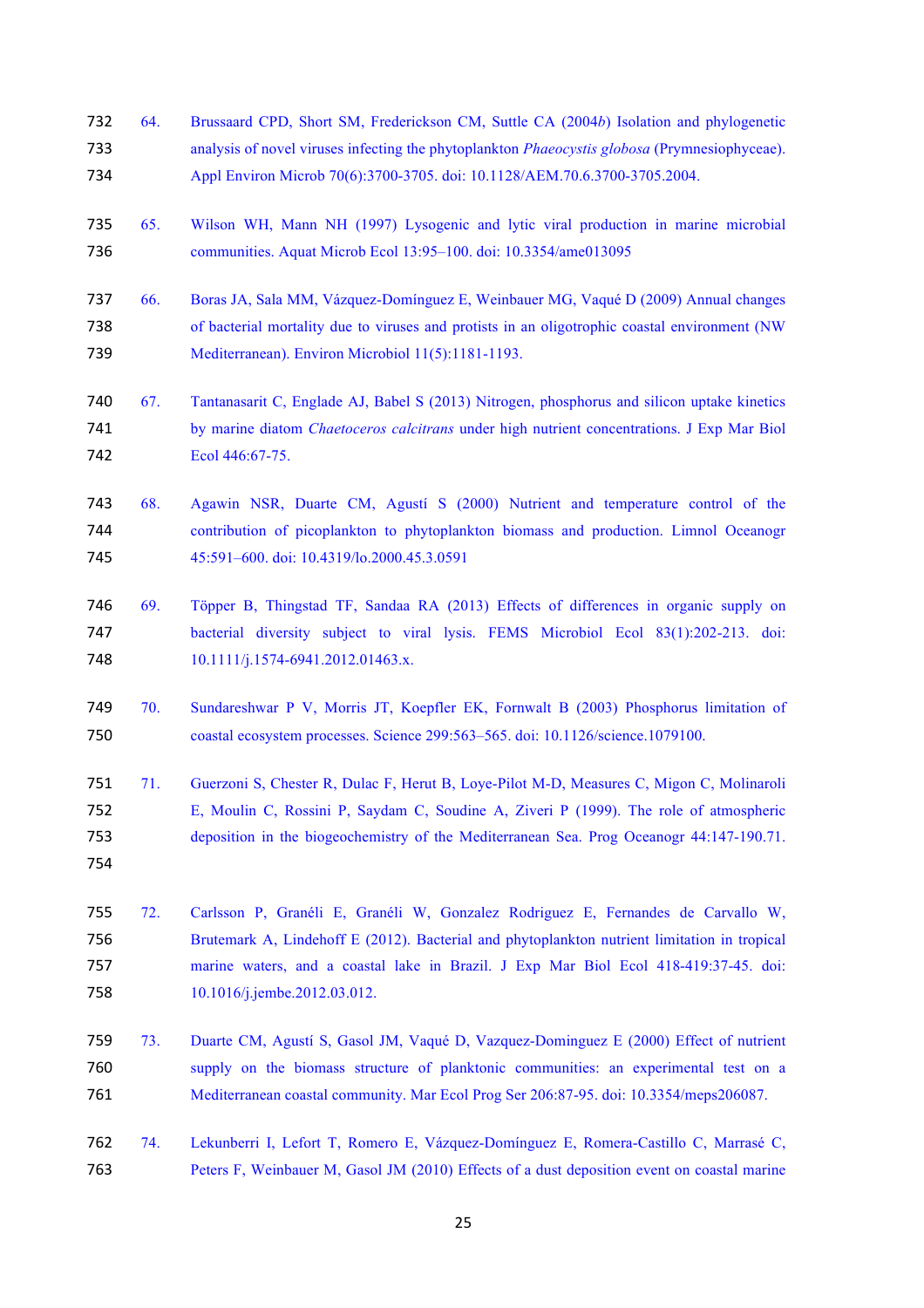microbial abundance and activity, bacterial community structure and ecosystem function. J Plankton Res 32(4):381-396.

 75. Pulido-Villena E, Baudoux A-C, Obernosterer I, Landa M, Caparros J, Catala P, Georges C, Harmand J, Guieu C (2014). Microbial food web dynamics in response to a Saharan dust event: results from a mesocosm study in the oligotrophic Mediterranean Sea. Biogeosciences 11:5607-5619.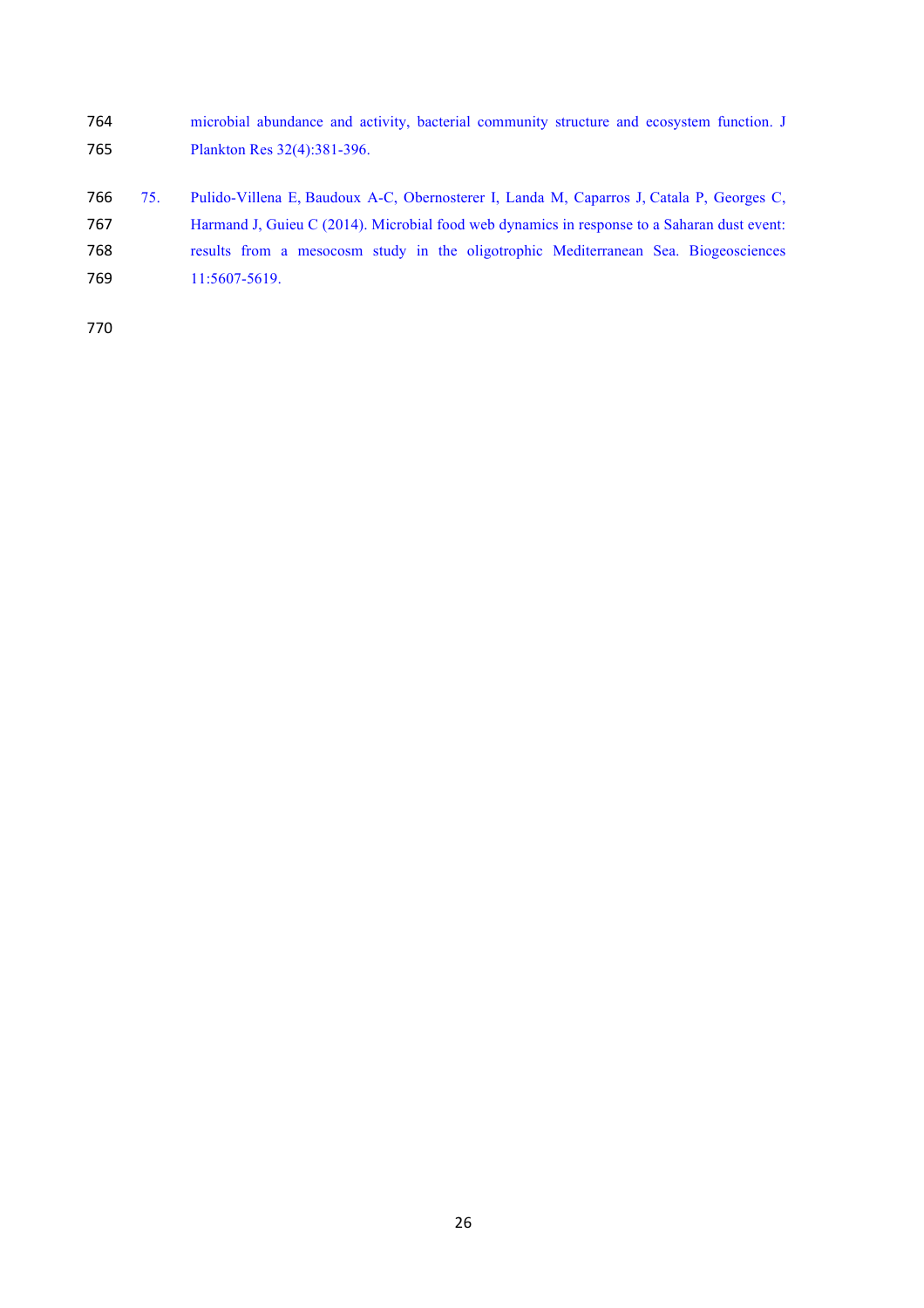# 771 **Figure & Table Captions**

772 **Fig. 1.** Temporal changes in concentrations of NH<sub>4</sub> (a) and PO<sub>4</sub> (b), turnover time of 773 PO4 (PO4 Tt: c), prokaryotic heterotrophic activity based on thymidine incorporation 774 (d), prokaryotic heterotrophic activity based on leucine incorporation on Day 4 only 775 (e) and total primary production (PP<sub>t</sub>: f). Data are Mean  $\pm$  SD of three replicates. K 776 refers to the control incubations,  $N+$  to  $NH_4$  addition,  $P+$  to  $PO_4$  addition and  $NP+$  to 777 simultaneous  $NH_4$  and  $PO_4$  addition.

778 **Fig. 2.** Relationship between leucine and thymidine incorporation rates (in 779 logarithmic scale) in the different treatments on the last day of the experiment. Data 780 are Mean  $\pm$  SD of three replicates. K refers to the control incubations, N+ to NH<sub>4</sub> 781 addition, P+ to  $PO_4$  addition and NP+ to simultaneous NH<sub>4</sub> and  $PO_4$  addition. Also 782 line 1/1.

783 **Fig. 3.** Responses of 0.2-2.0 (white), 2.0-5.0 (grey) and > 5.0 µm (black) size 784 fractions of primary production in the different treatments on Day 0 (a) and Day 4 (b). 785 Data are Mean  $\pm$  SD of three replicates. K refers to the control incubations, N+ to 786 NH<sub>4</sub> addition, P+ to PO<sub>4</sub> addition and NP+ to simultaneous NH<sub>4</sub> and PO<sub>4</sub> addition.

787 **Fig. 4.** Temporal changes in abundances of *Synechococcus* (a), *Prochlorococcus* (b), 788 autotrophic pico eukaryotes (c), heterotrophic prokaryotes (HProk: d), viruses (VLP: 789 e), diatoms (f), dinoflagellates (g) and coccolithophores (h). Data are Mean  $\pm$  SD of 790 three replicates. K refers to the control incubations,  $N$ + to  $NH<sub>4</sub>$  addition, P+ to PO<sub>4</sub> 791 addition and NP+ to simultaneous NH<sub>4</sub> and PO<sub>4</sub> addition.

792 **Fig. 5.** Sub-groups of heterotrophic prokaryotes (HProk, upper plots): characterized 793 by high (white) and low DNA content (grey) and sub-groups of viruses (VLP, lower 794 plots): characterized by high (white), medium (dark grey) and low (light grey) DNA 795 content, on Days 0 and 4, according to SYBR Green I fluorescence, in the different 796 treatments. Data are Mean  $\pm$  SD of three replicates. K refers to the control 797 incubations,  $N+$  to  $NH_4$  addition,  $P+$  to  $PO_4$  addition and  $NP+$  to simultaneous  $NH_4$ 798 and PO<sub>4</sub> addition. HProk<sub>high</sub> and HProk<sub>low</sub> refer to high- and low-DNA content Hprok, 799 respectively. VLP<sub>high</sub>, VLP<sub>medium</sub> and VLP<sub>low</sub> refer to high-, medium- and low-DNA 800 content VLP, respectively.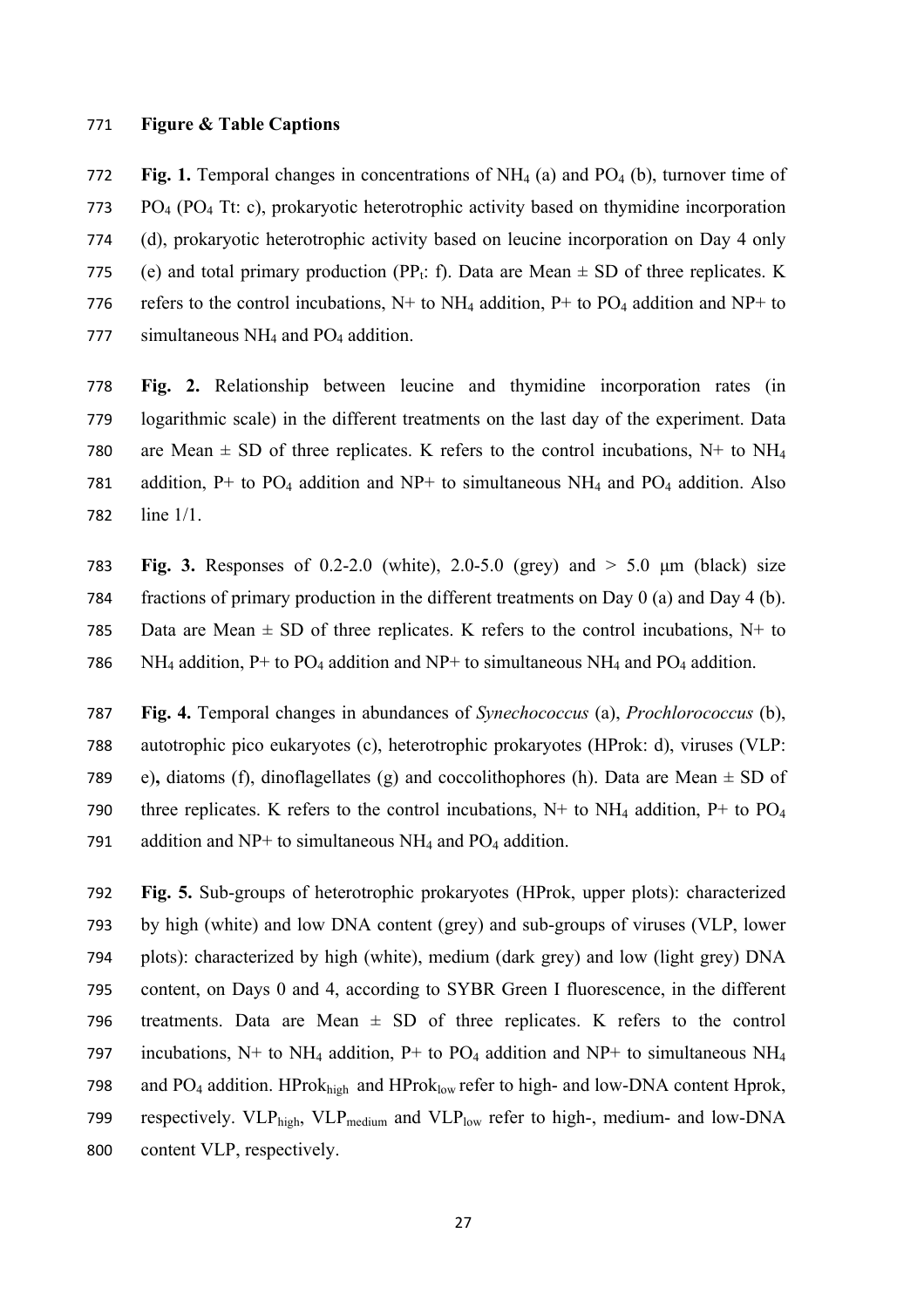- **Fig. 6.** Cluster analysis of the DGGE gel bands of the prokaryotic community. C1t0 and C2t0 refer to the seawater used for filling the microcosms on Day 0, and K1-3 803 refer to the control incubations,  $N1-3+$  to  $NH_4$  addition, P1-3+ to PO<sub>4</sub> addition and 804 NP1-3+ to simultaneous  $NH_4$  and PO<sub>4</sub> addition on Day 4.
- **Fig. 7.** DGGE profiles of prokaryotic 16S rRNA gene fragments for Day 0 K1 (K1') 806 and K2 (K2') microcosms, as well as Day 4 K,  $N+$ ,  $P+$  and  $NP+$  microcosms. K refers 807 to the control incubations,  $N+$  to  $NH_4$  addition,  $P+$  to PO<sub>4</sub> addition and NP+ to simultaneous NH4 and PO4 addition.
- **Table 1.** Range, average values and abbreviations of all measured parameters in the seawater mass that was used for filling the microcosms on Day 0.
-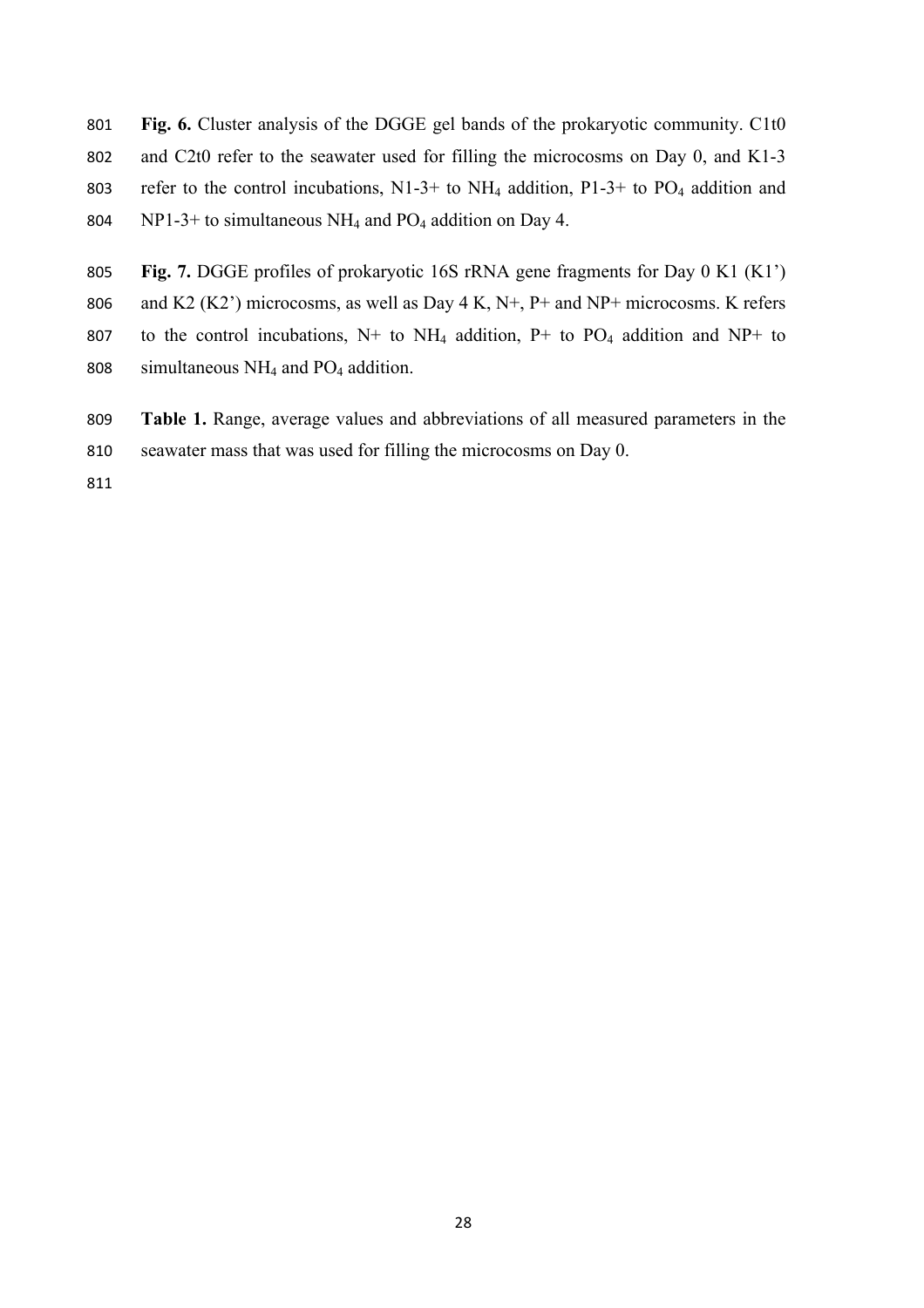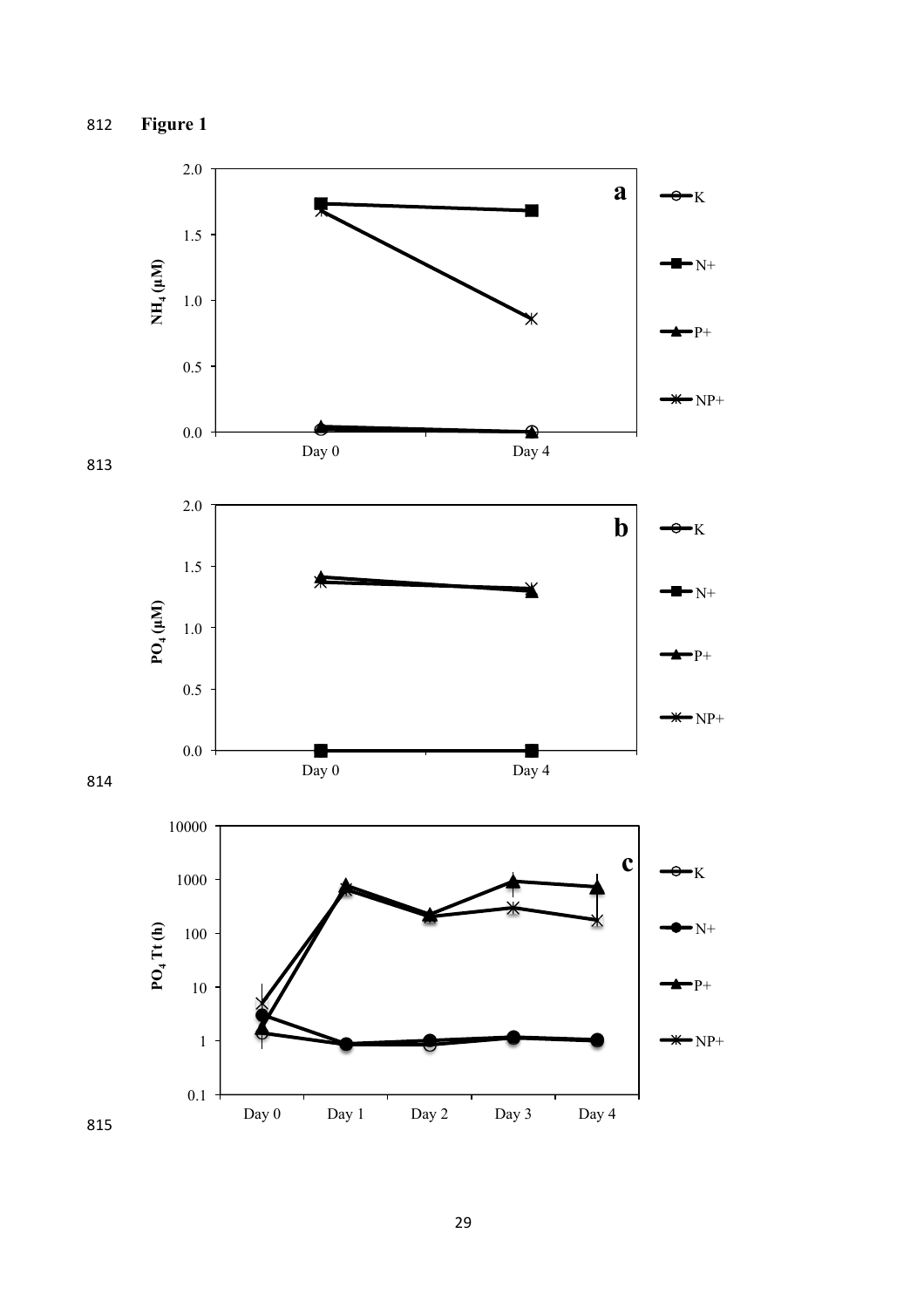







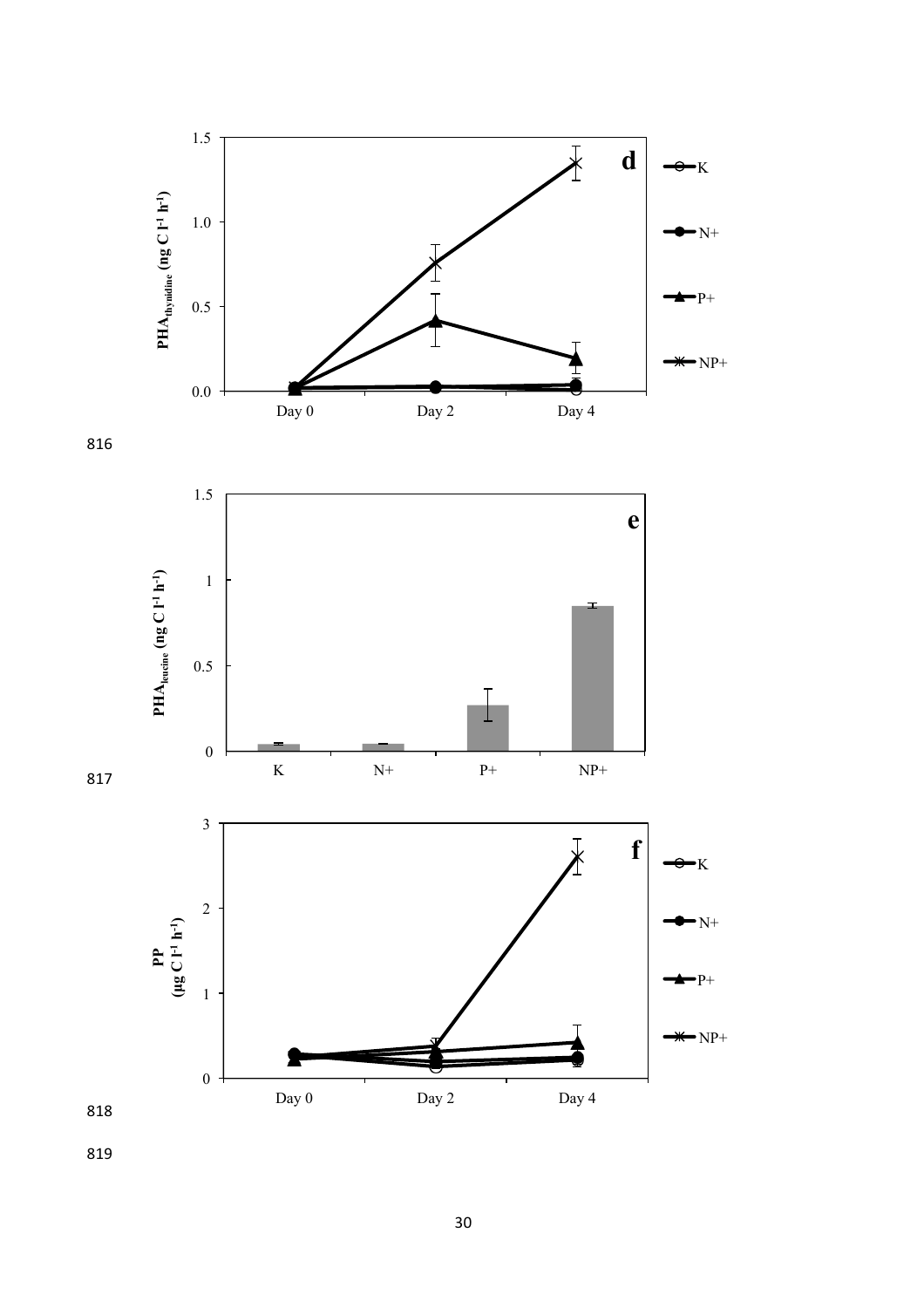

**(nmol l-1 h-1)**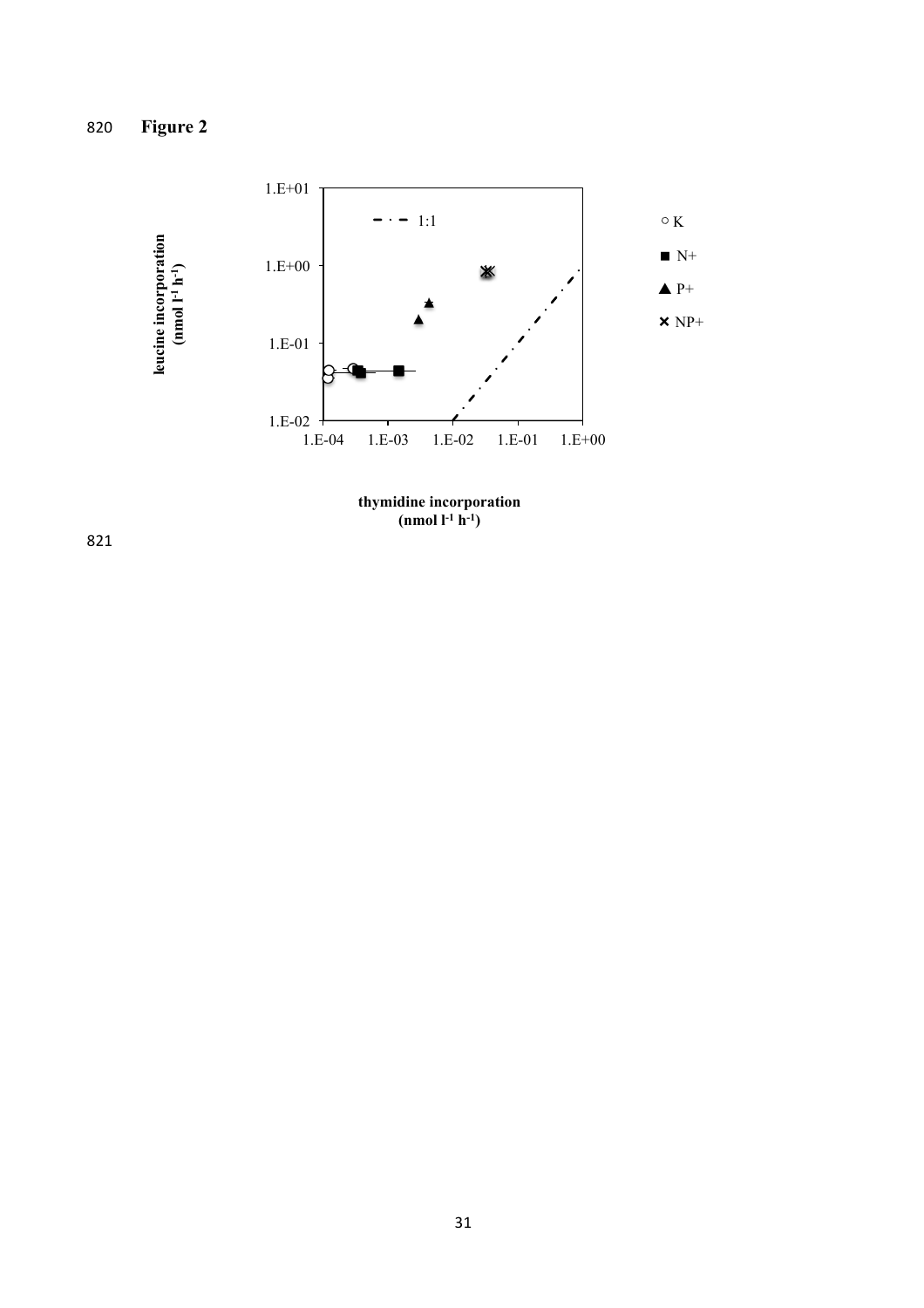

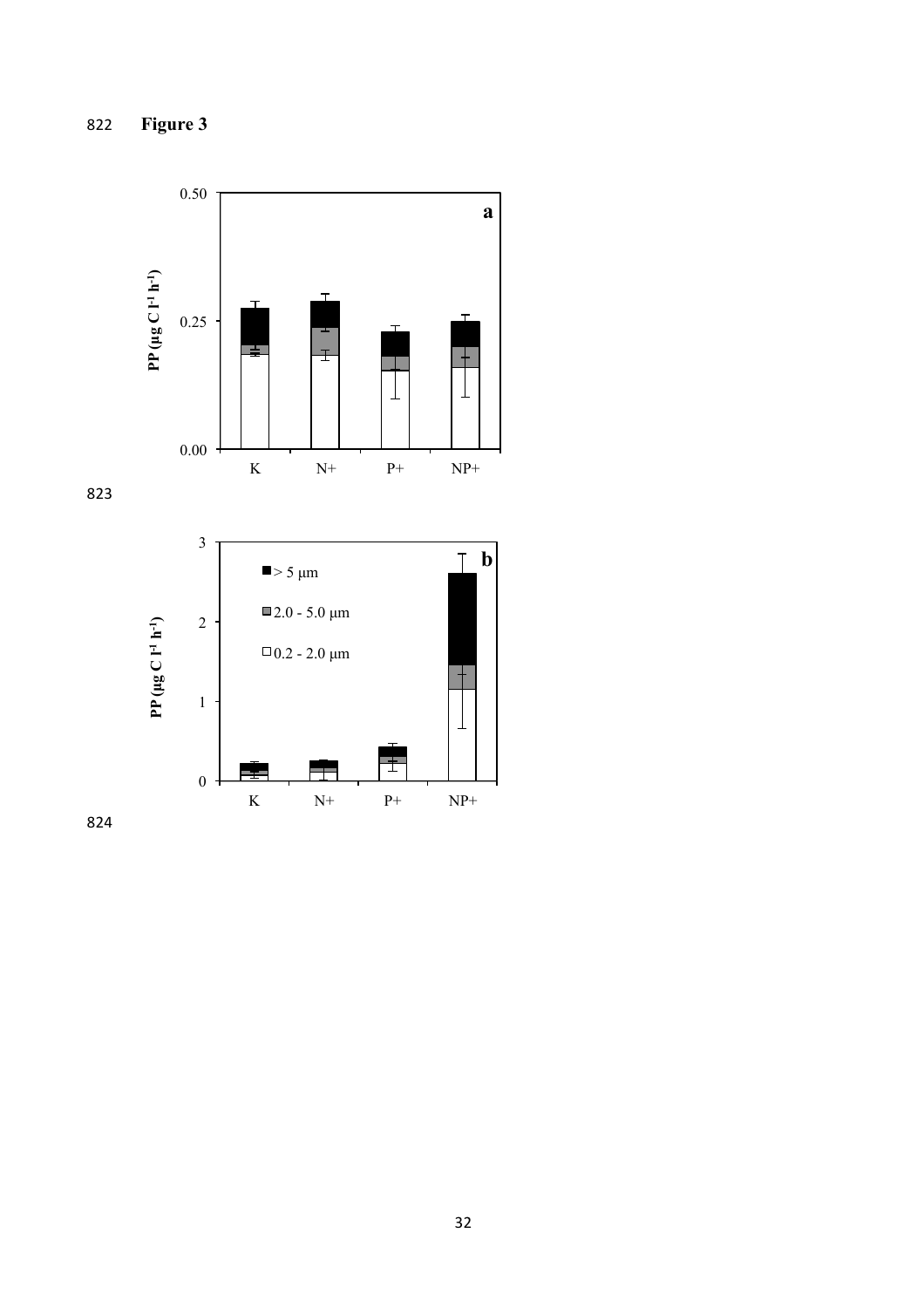827

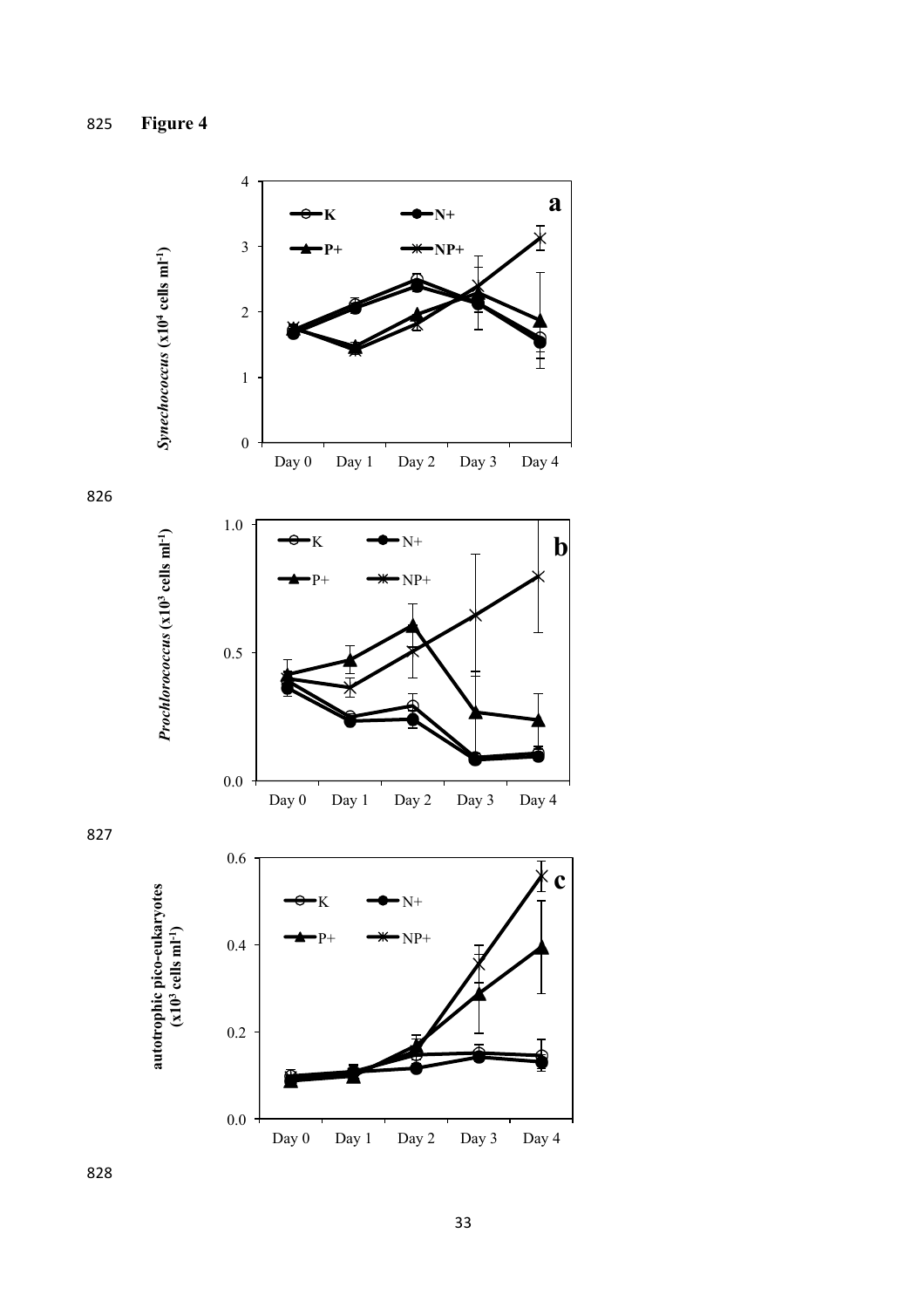

**HProk (x105 cells ml-1)** 

 $HP$ rok (x10<sup>5</sup> cells ml<sup>-1</sup>)

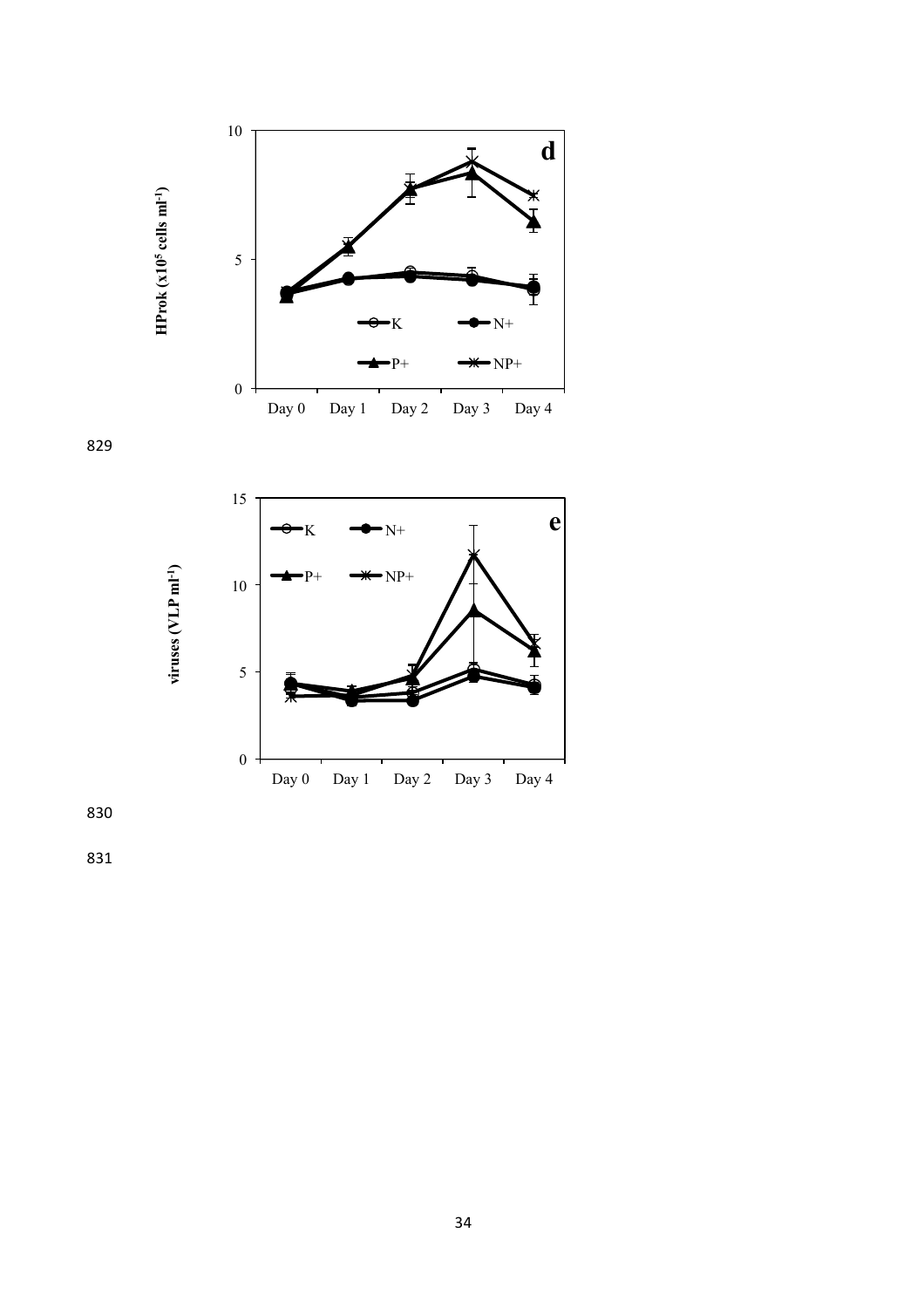



16000





**dinoflagellates (cells l-1)** 

dinoflagellates (cells l<sup>-1</sup>)



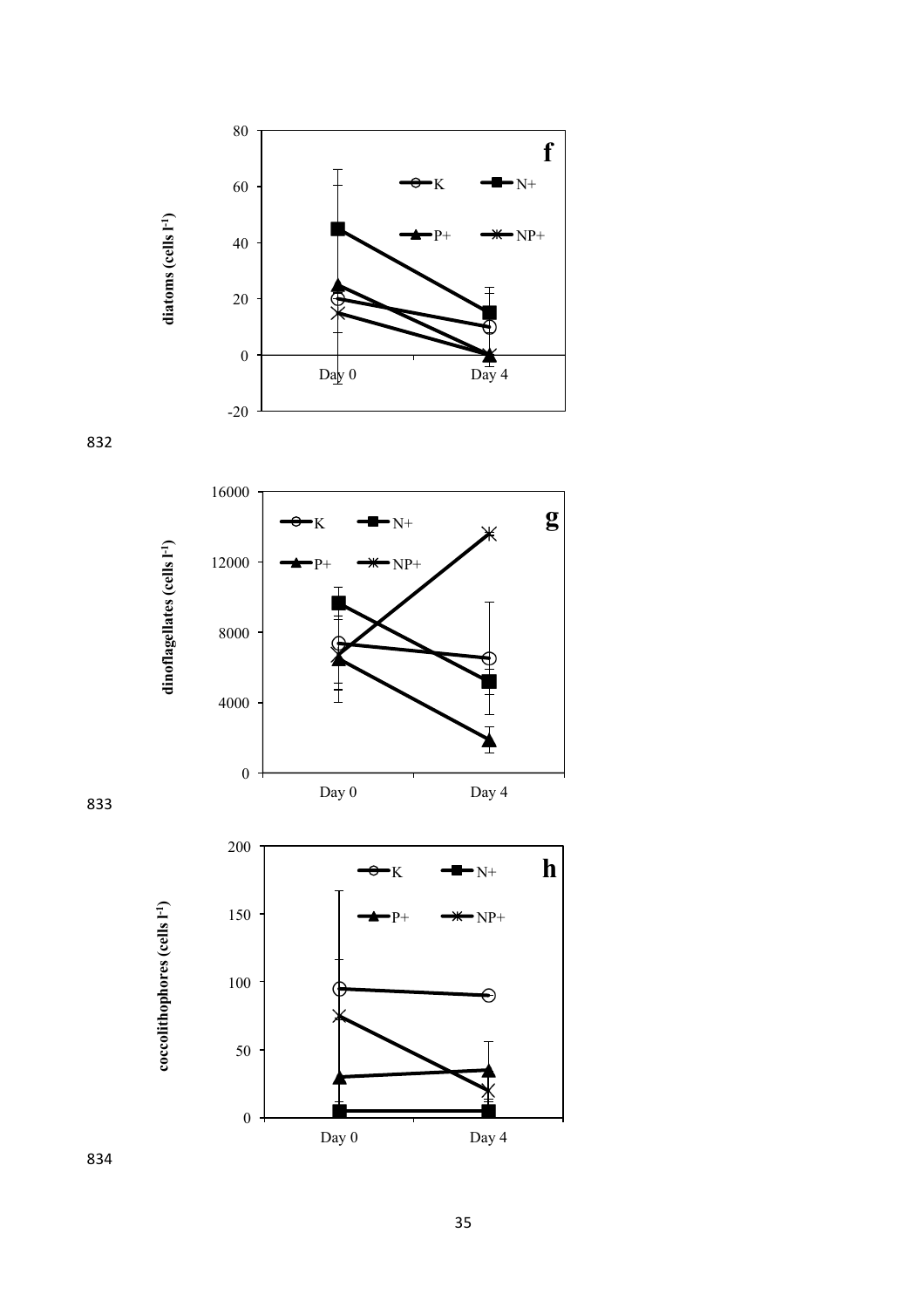# 835 **Figure 5**

## 836 **HProk sub-groups on Day 0 HProk sub-groups on Day 4**









 $\Box$  high DNA content  $\Box$  low DNA content

0% 50% 100% high DNA content ■ medium DNA content ■low DNA content

K N+ P+ NP+

839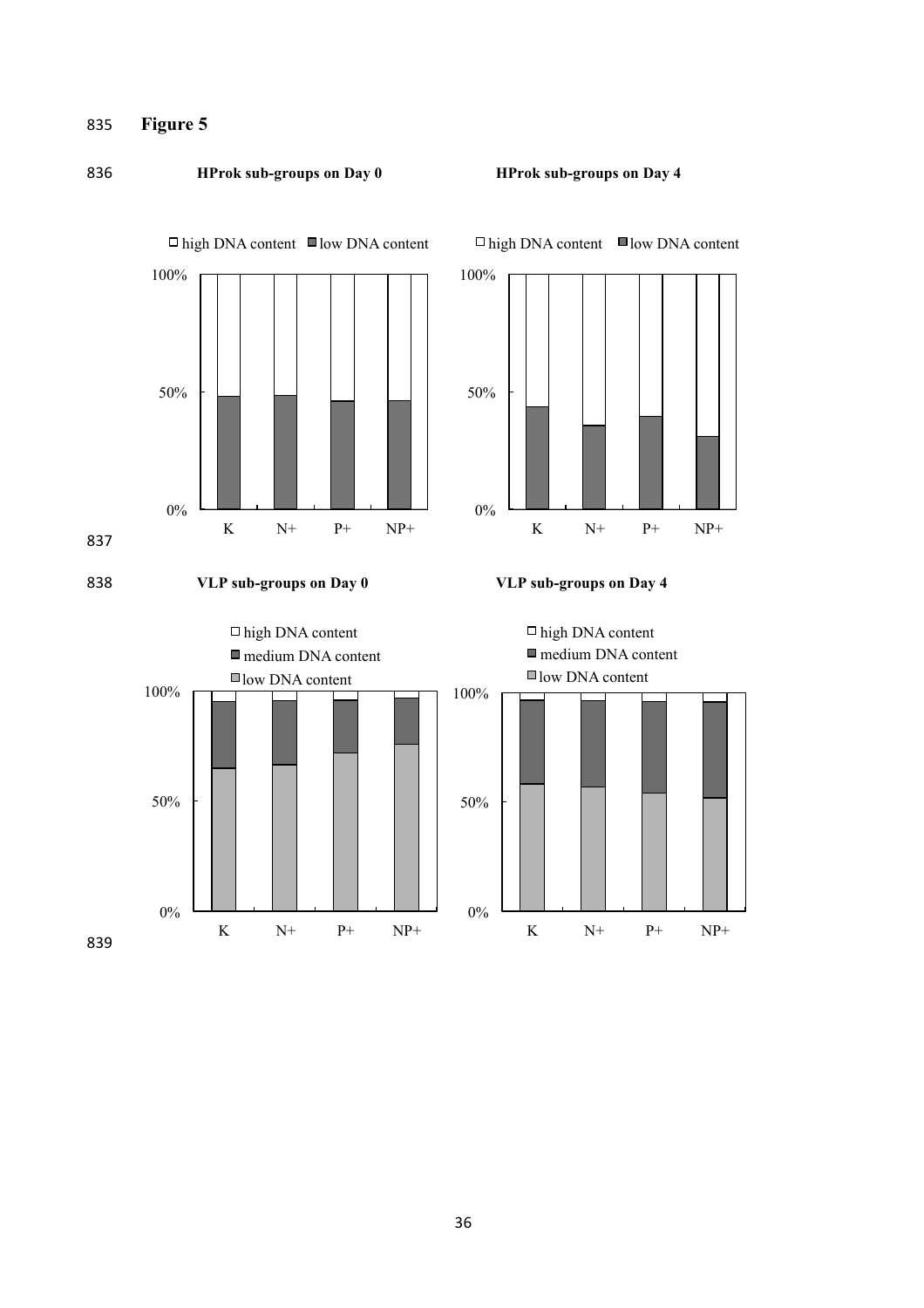# **Figure 6**